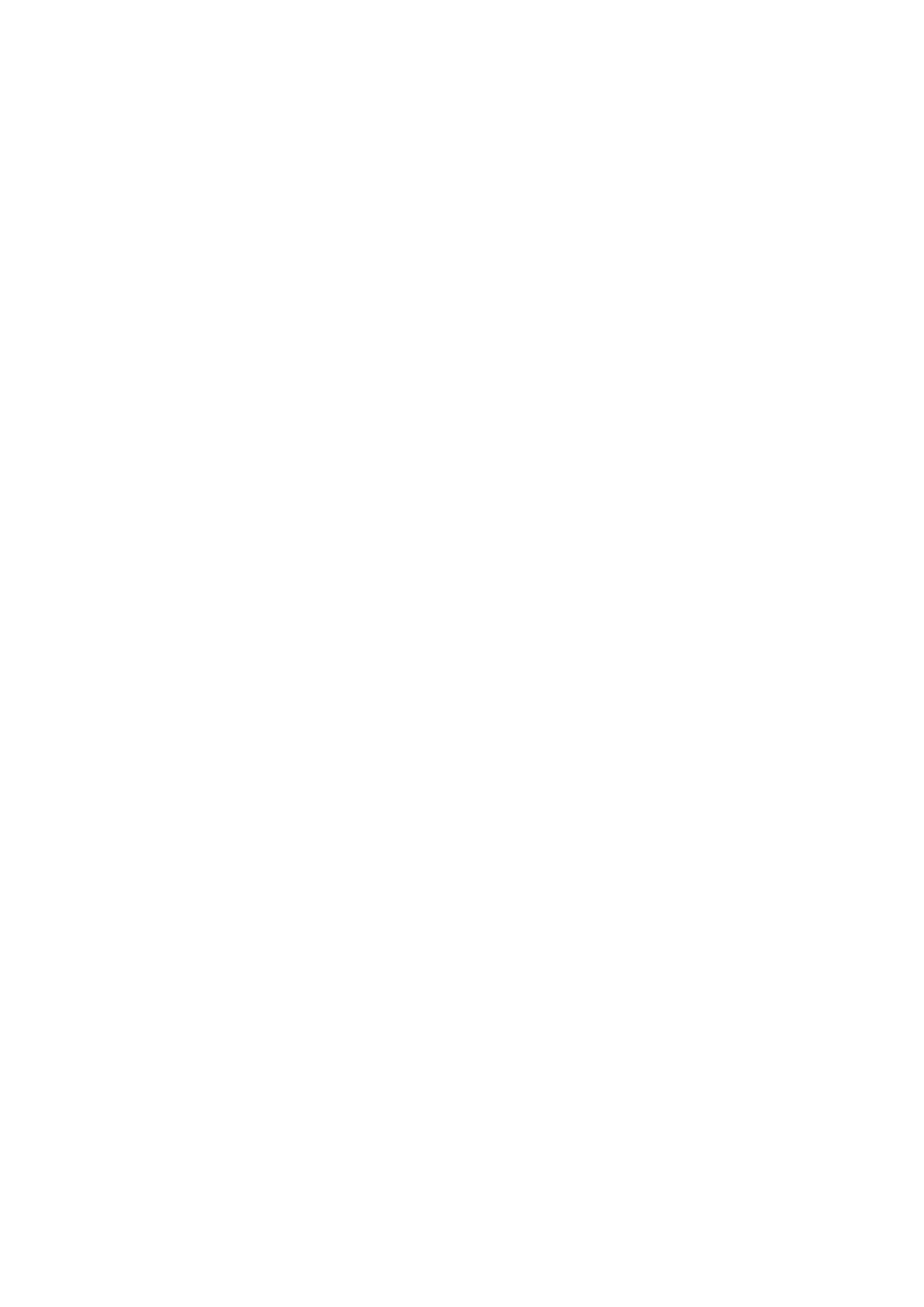| Name:                                 | Dr. Alison Montgomery                         |
|---------------------------------------|-----------------------------------------------|
| Your organisation<br>(if applicable): | NI Commissioner for Children and Young People |
| Address:                              | 7-9 Shaftesbury Square, Belfast BT2 7DP       |
| I am responding:                      | As an individual<br>П                         |
|                                       | ⊡<br>On behalf of an organisation             |
| Date:                                 | 25/02/2015                                    |

## **Please complete and return this form by 6 March 2015 to:**

Shared Education and Community Relations Team Department of Education Rathgael House Balloo Road Bangor Co Down BT19 7PR

Telephone number: 028 9185 8162

Or by email: secr.Team@deni.gov.uk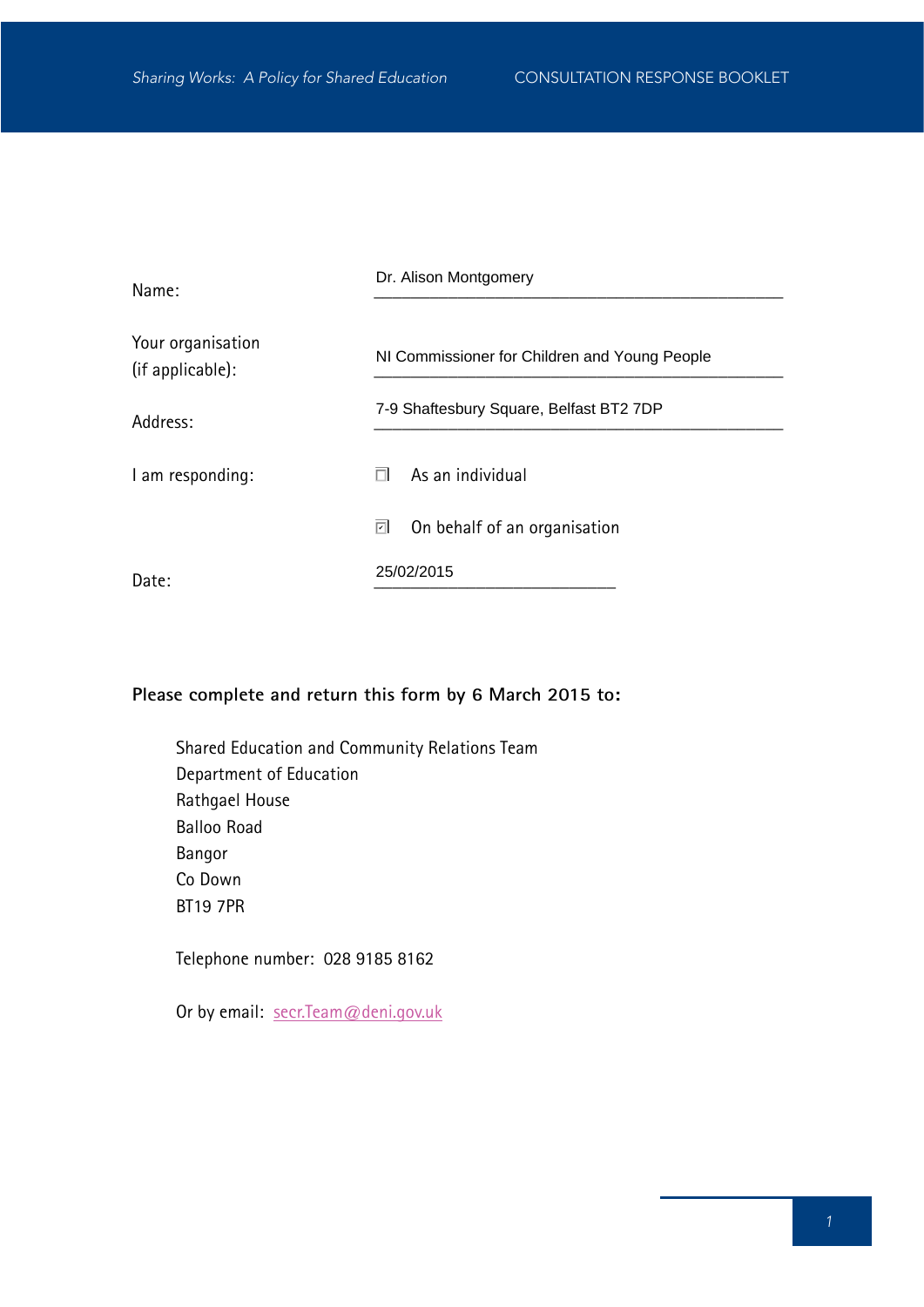## **About this Focused Consultation**

This focused consultation provides an important opportunity for you to provide views on the proposed policy and legislation for the development of Shared Education. This document should be read alongside the Sharing Works: A Policy for Shared Education document and the Shared Education Bill. You should note that whilst this document provides a summary description of each of the Key Actions, full details are set out in the policy document.

The Department would encourage organisations/groups which work on behalf of or with children and young people to seek the views of the children and young people they work with, as well as workers and parents. Where organisations do this, it would be helpful if they would clearly distinguish whether the views represent the organisation, an individual or groups of people or organisations.

#### **How to Respond**

This response booklet refers to comments on the proposed actions set out in *Sharing Works: A Policy for Shared Education* and on the draft Shared Education Bill. Both of these documents are available electronically at www.deni.gov.uk or on request by emailing secr.Team@deni.gov.uk.

Consultation responses can be made by email to secr. Team@deni.gov.uk, or in writing to the address above.

#### **To enable responses to be analysed effectively, please only use this form.**

The consultation period will conclude on **6 March 2015**.

#### **Confidentiality and Freedom of Information**

The Department will publish a summary of responses following completion of the focused consultation process. Your response, and all other responses to the focused consultation, may be disclosed on request. The Department can only refuse to disclose information in exceptional circumstances. The Freedom of Information Act gives the public a right of access to any information held by a public authority, namely the Department in this case. The right of access to information includes information provided in response to a consultation. The Department cannot automatically consider as confidential, any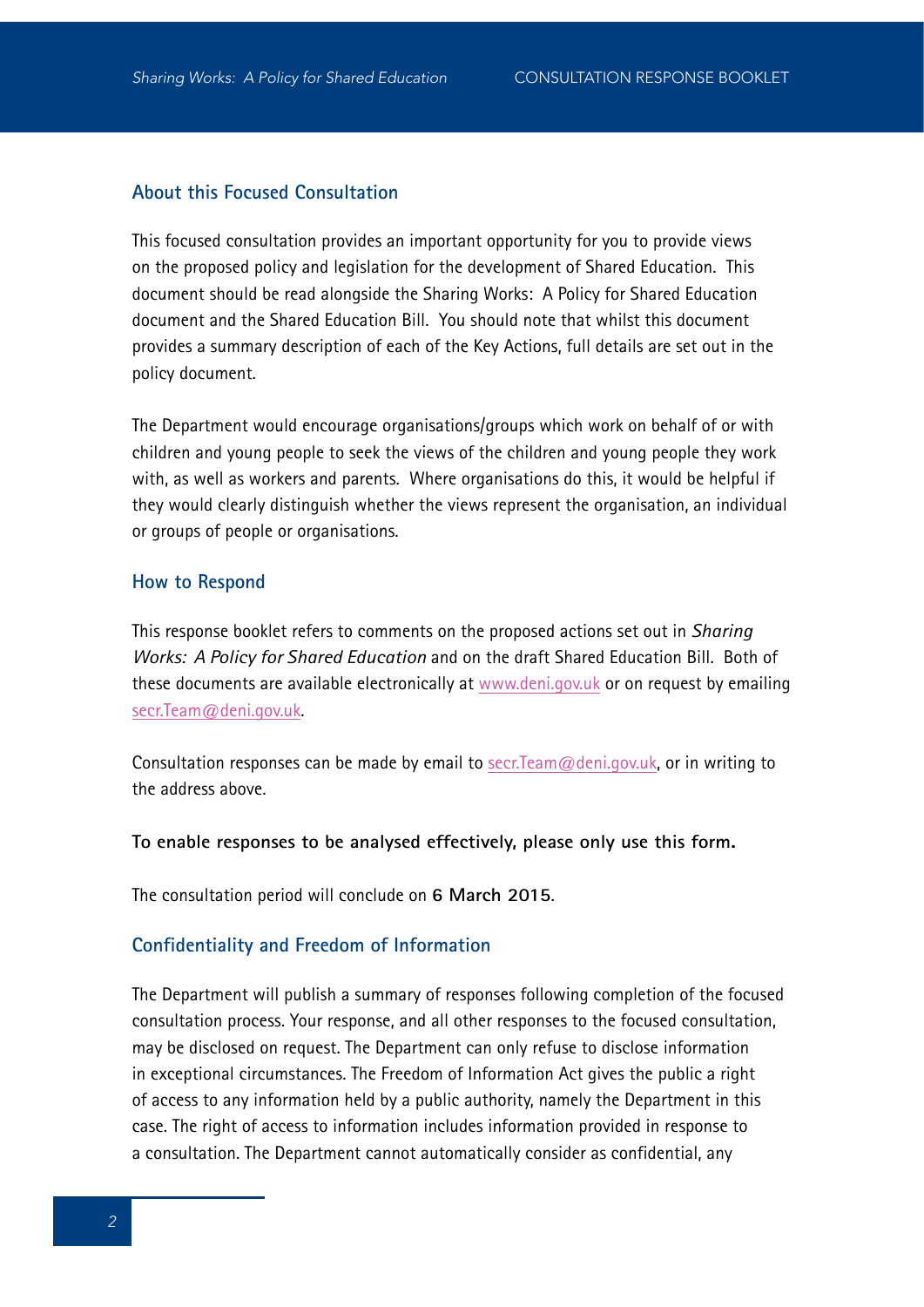information supplied to it in response to a consultation. However, the Department does have the responsibility to decide whether any information about your identity, should be made public or treated as confidential.

## **Further Copies**

The consultation document and this response booklet are available electronically at www.deni.gov.uk or on request by emailing secr.Team@deni.gov.uk or by telephone on 028 9185 8162.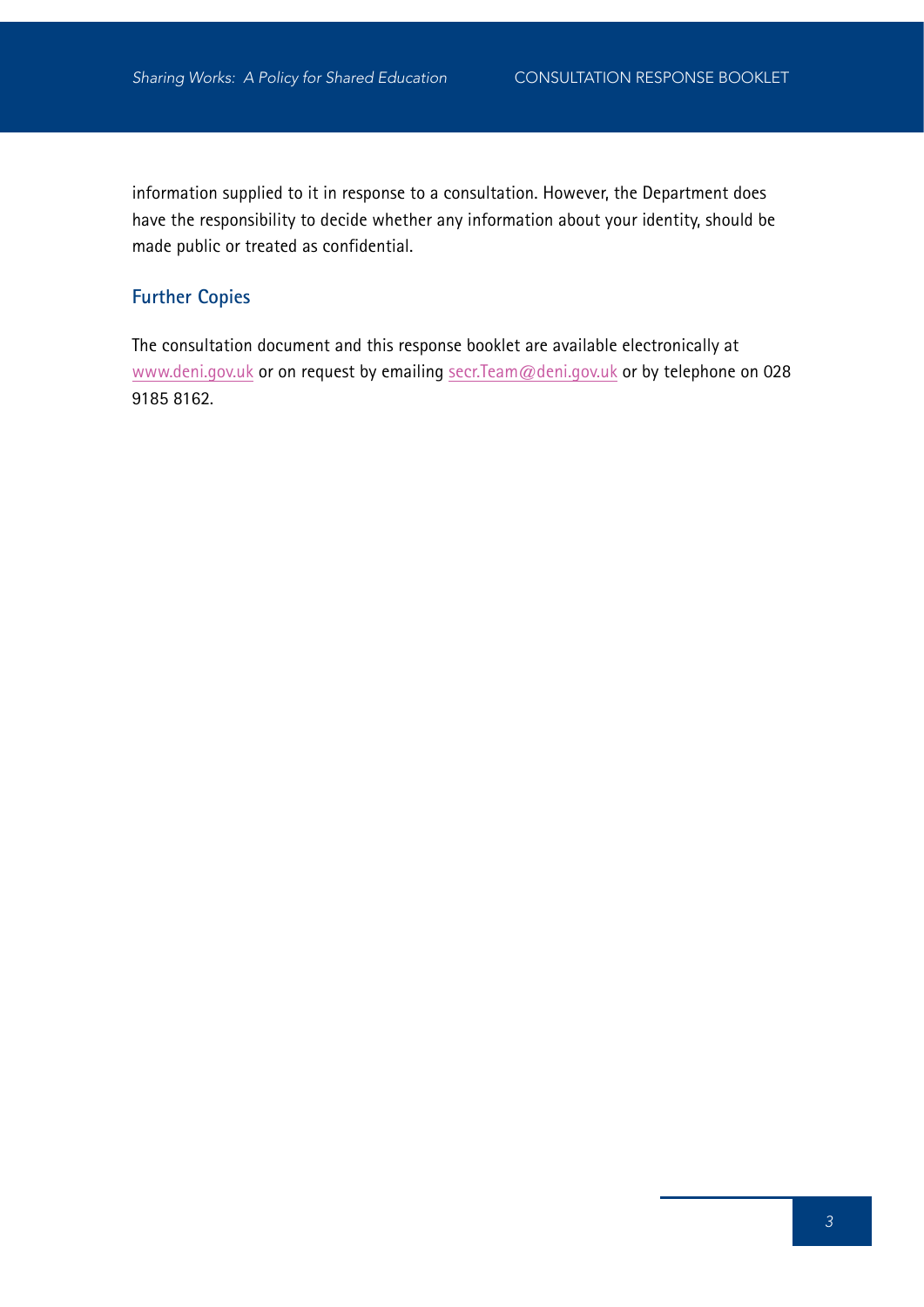#### **Background**

The Programme for Government (2011-15) contains three commitments to advance Shared Education, namely:

- to establish a Ministerial Advisory Group to explore and bring forward recommendations to the Minister of Education to advance Shared Education;
- ensure all children have the opportunity to participate in Shared Education programmes by 2015; and
- to substantially increase the number of schools sharing facilities by 2015.

Following their appointment, the Ministerial Advisory Group engaged in a widespread consultation exercise with key stakeholders across the region and visited a number of schools, colleges and institutions across the north of Ireland, including those involved in Shared Education. They sought directly the views of parents, children and young people as well as reviewing evidence locally and also nationally and internationally regarding different models of Shared Education and their effectiveness.

The Advisory Group report, which contained twenty recommendations, was published in April 2013 and the Minister encouraged a period of civic reflection and public discourse on the report.

In his statement to the Assembly of 22 October, the Minister set out his response to the Ministerial Advisory Group's recommendations and his intentions in advancing Shared Education. The Minister also set out the education, good relations and equality case for shared education. (You can access the statement at

http://www.deni.gov.uk/index/schools-and-infrastructure-2/shared\_education/sharededucation-ministerial-advisory-group.htm)

The Shared Education policy has been shaped by the evidence based work and recommendations of the Advisory Group and their significant engagement with key stakeholders. The policy and the key actions it sets out will be supported with resources to meet the additional costs required to implement Shared Education over the coming years.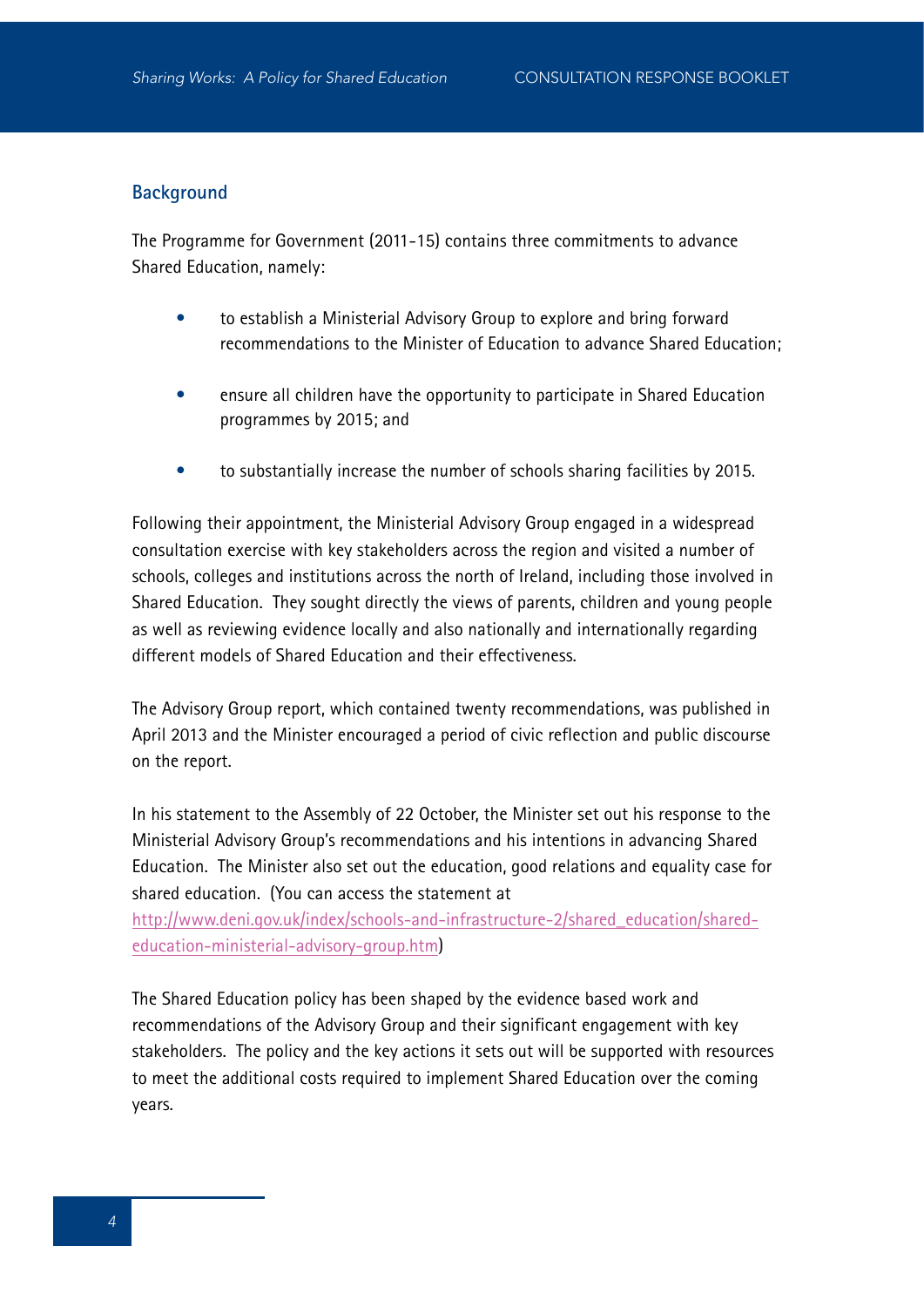This focused consultation provides an important opportunity for you to consider if any of the actions proposed need further refinement.

In his statement to the Assembly, the Minister indicated his intention to bring forward legislation to provide a statutory definition of, and provisions to encourage and facilitate Shared Education. The Minister intends to introduce a Shared Education Bill to the Assembly in the near future. This consultation also provides an important opportunity to consider the proposed Bill. You should note that the proposed statutory definition is supported by a detailed policy description of how Shared Education operates in practice.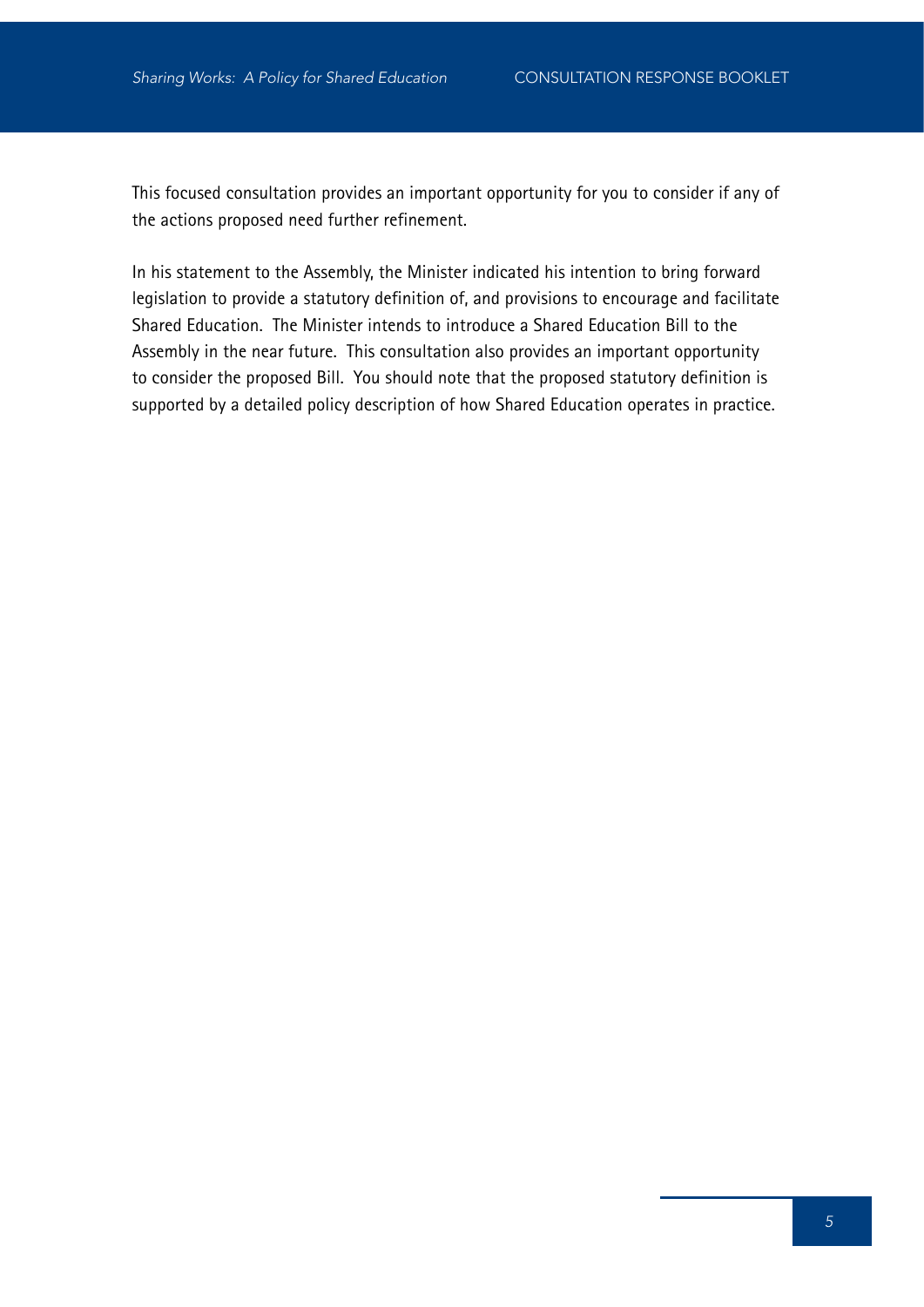## **SECTION 1: SHARED EDUCATION POLICY**

## **Area 1: Defining, Encouraging and Facilitating Shared Education**

Shared Education is described as the organisation and delivery of education so that it:

- Meets the needs of, and provides for the education together of learners from all Section 75 categories and socio-economic status;
- Involves schools and other education providers of differing ownership, sectoral identity and ethos, management type or governance arrangements; and
- Delivers educational benefits to learners, promotes the efficient and effective use of resources, and promotes equality of opportunity, good relations, equality of identity, respect for diversity and community cohesion.

Specifically, Shared Education involves the provision of opportunities for children and young people from different community backgrounds to learn together.

#### **Does the policy description of Shared Education require further refinement?**

Yes ☑

 $\mathsf{No} \ \Box$   $\mathsf{No} \ \mathsf{strong} \ \mathsf{view} \ \Box$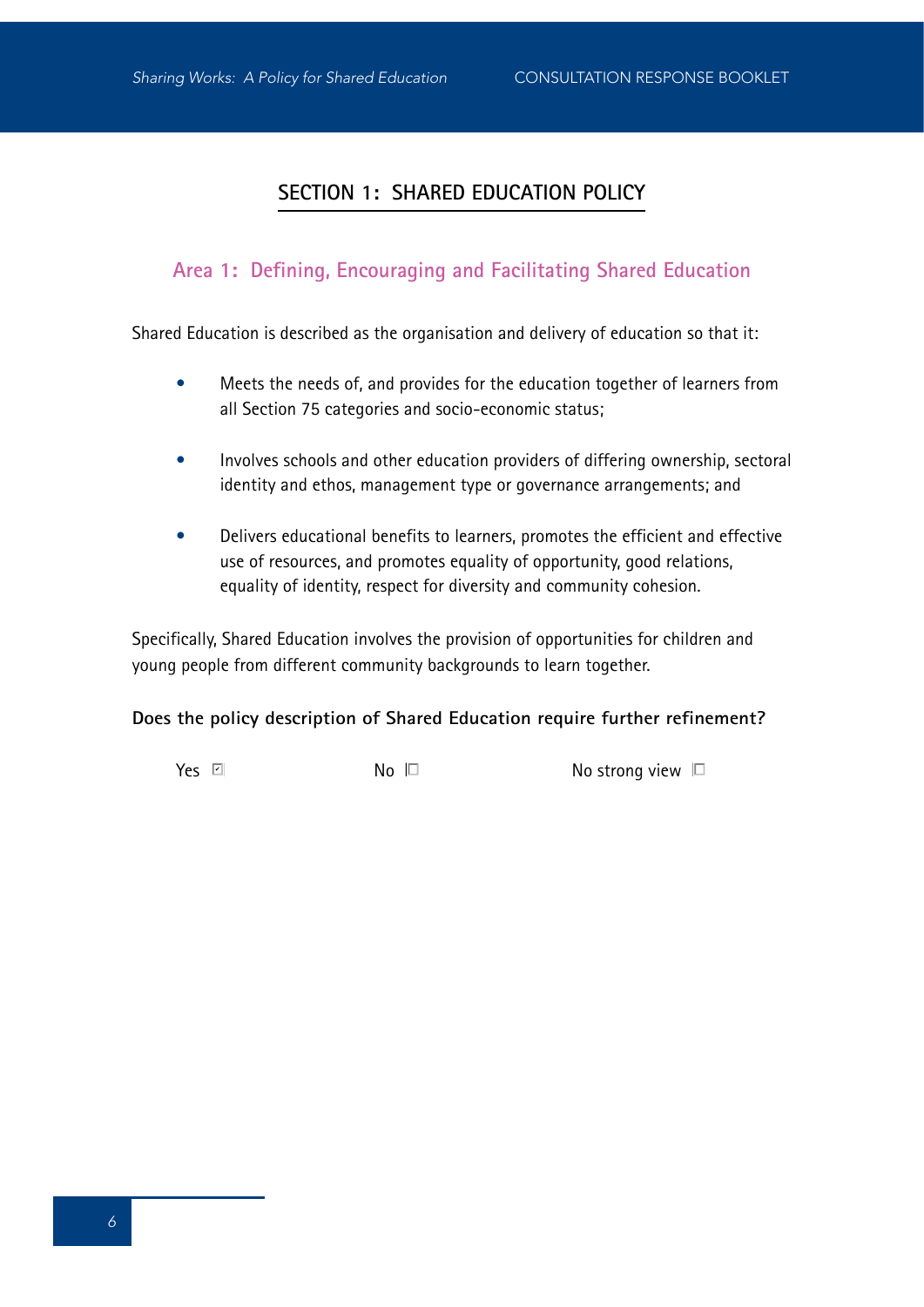#### **Please use this space to set out the refinements you consider need to be made.**

NICCY conducted a consultation with almost 6,000 pupils in 2012/13 about their views and experiences of shared education. This included workshops with over 750 pupils across all school sectors, including primary, post-primary, maintained, controlled, grammar, secondary integrated, Irish Medium and special schools. The findings from the consultation are detailed in a Report published in 2013, entitled 'Shared Education: The Views of Children and Young People'.

A key issue addressed during the consultation concerned pupils and teachers' understanding of shared education and what actually constituted shared learning. For the majority of post-primary pupils, shared education involved participation in shared classes at Key Stage 4 or 'A' level and for primary pupils their participation in shared learning was through joint projects or trips with other schools.

In the final sentence of the definition provided, the emphasis is placed on sharing between pupils from different community backgrounds. However, in our consultation, the majority of primary and post-primary pupils agreed upon the importance of pupils from all types of schools and backgrounds coming together through shared learning initiatives and that the focus of shared education should be not be restricted to bringing pupils of different religious communities together. Whilst recognising the importance of cross-community engagement, they believed that it was important to share learning with pupils in other schools; "We should join with people not as fortunate as us and people with special needs".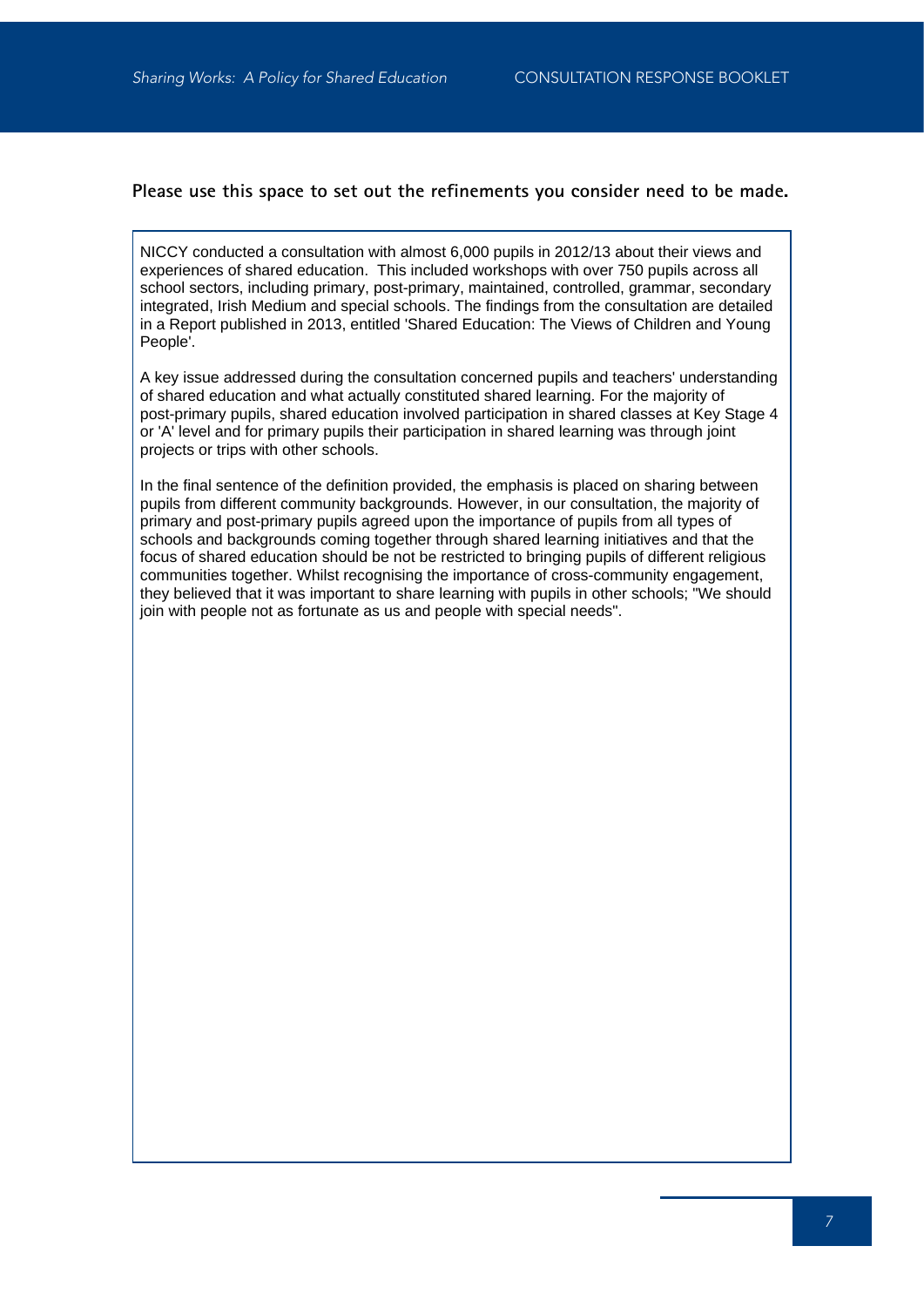#### **Key Action 1: Bring forward Legislation**

DE will bring forward a Shared Education Bill which will provide a statutory definition of Shared Education and provide a power to encourage and facilitate Shared Education.

#### **Does Key Action 1 require any further refinement?**

Yes Z

 $No \Box$  No strong view  $\Box$ 

#### **Please use this space to set out the refinements you consider need to be made.**

 NICCY believes that the definition of shared education provided in the draft Bill requires significant refinement. The 'Sharing Works: A Policy for Shared Education' document defines the vision for shared education, which is for 'vibrant, self-improving shared education partnerships delivering educational benefits to learners, encouraging the efficient and effective use of resources, promoting equality of opportunity, good relations, equality of identity, respect for diversity and community cohesion' (p.2)

Similarly the policy describes shared education as 'the organisation and delivery of education so that it meets the needs of all Section 75 categories and socio-economic status' and involves schools and other education providers of differing ownership, sectoral identity and ethos, management type or governance arrangements'. This is a far-reaching definition, including pupils of different ages, gender, ability, races and sexual orientation. It also refers to different school types, encompassing pupils attending all types of school in Northern Ireland.

While recognising the need to provide a succinct, clearly articulated definition of shared education in the Bill, NICCY believes that the definition provided is much too restrictive. It focuses only on pupils of different religious belief or political opinion and 'those who are experiencing socio-economic deprivation and those who are not'. There is no reference to pupils in other Section 75 categories or to pupils attending different categories of schools. It also does not make provision for sharing between schools in different geographical locations including urban and rural partnerships.

 Furthermore, NICCY had understood that Further Education (FE) Colleges would be included in the sharing initiatives. Indeed, many of the schools who participated in NICCY's consultation on shared education regarded joint classes with local FE colleges as part of the shared learning experience. The description of shared education in the policy refers to 'schools and other educational providers' however the list of bodies which may 'encourage and facilitate shared education' does not include the Department of Employment and Learning.

If shared education is to 'organised and delivered in such a way... by providing opportunities for children from different Section 75 groups (e.g. children from different racial backgrounds, children with and without disabilities, children who are carers or school age mothers)' as well as the other Section 75 categories, the definition provided in legislation must reflect this so that there is clarity for stakeholders and all children and young people are included. If the Shared Education Bill is to have meaning, and sharing is to be accessible for all pupils and deliver the educational benefits envisaged, it is vital that a broader definition is provided in the legislation.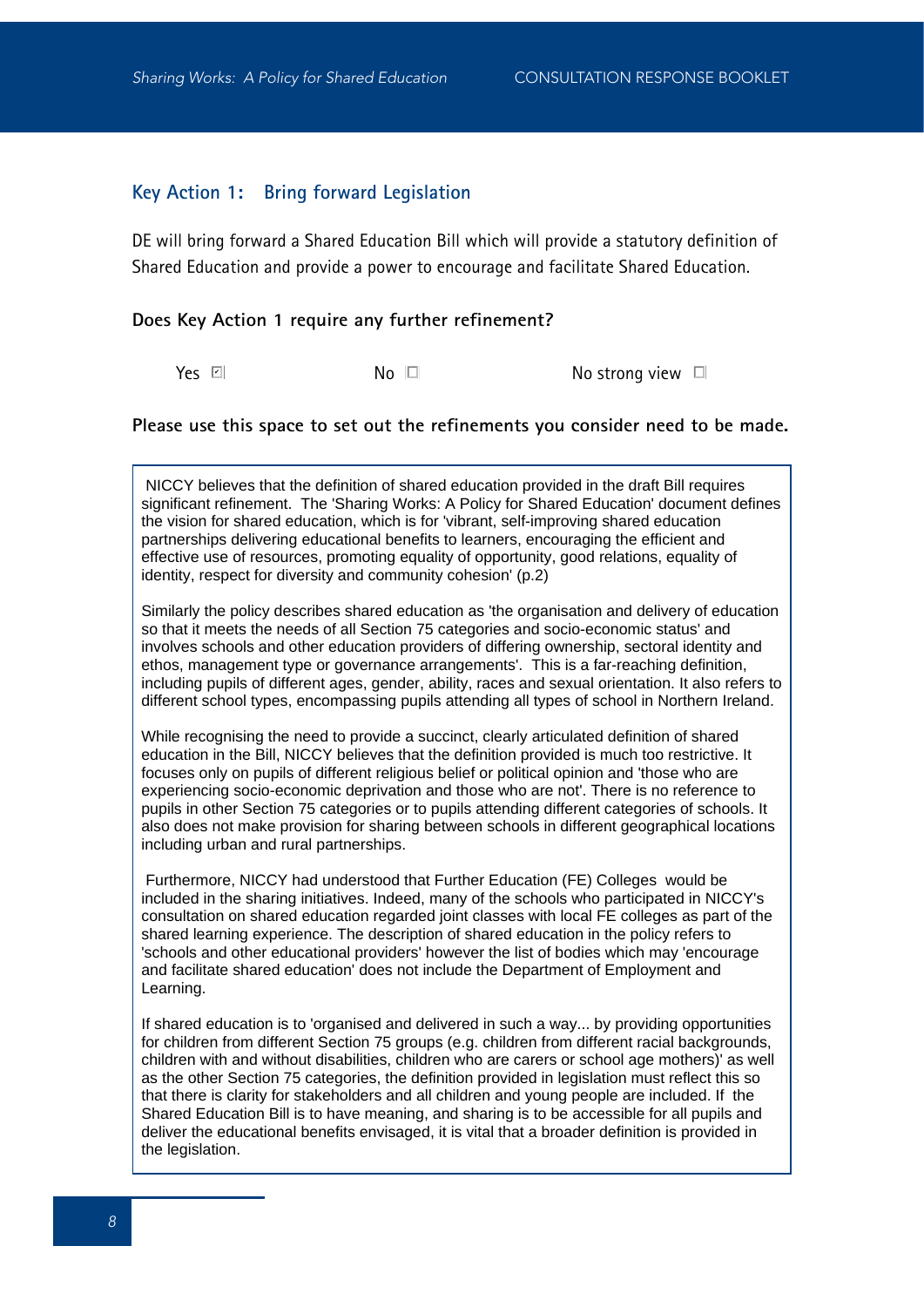## **Key Action 2: Provide Co-ordinated and Effective Support for Practitioners**

In order to support effectively the further development of Shared Education, dedicated officers will be appointed in each Education and Library Board (or within the Education Authority) with responsibility to encourage, facilitate and support Shared Education.

#### **Does Key Action 2 require any further refinement?**

Yes ☑

 $\overline{N}$ o  $\Box$   $\overline{N}$ o strong view  $\Box$ 

**Please use this space to set out the refinements you consider need to be made.**

Further clarification is required with regard to the precise role of dedicated officers and the types of activities they will be responsible for taking forward.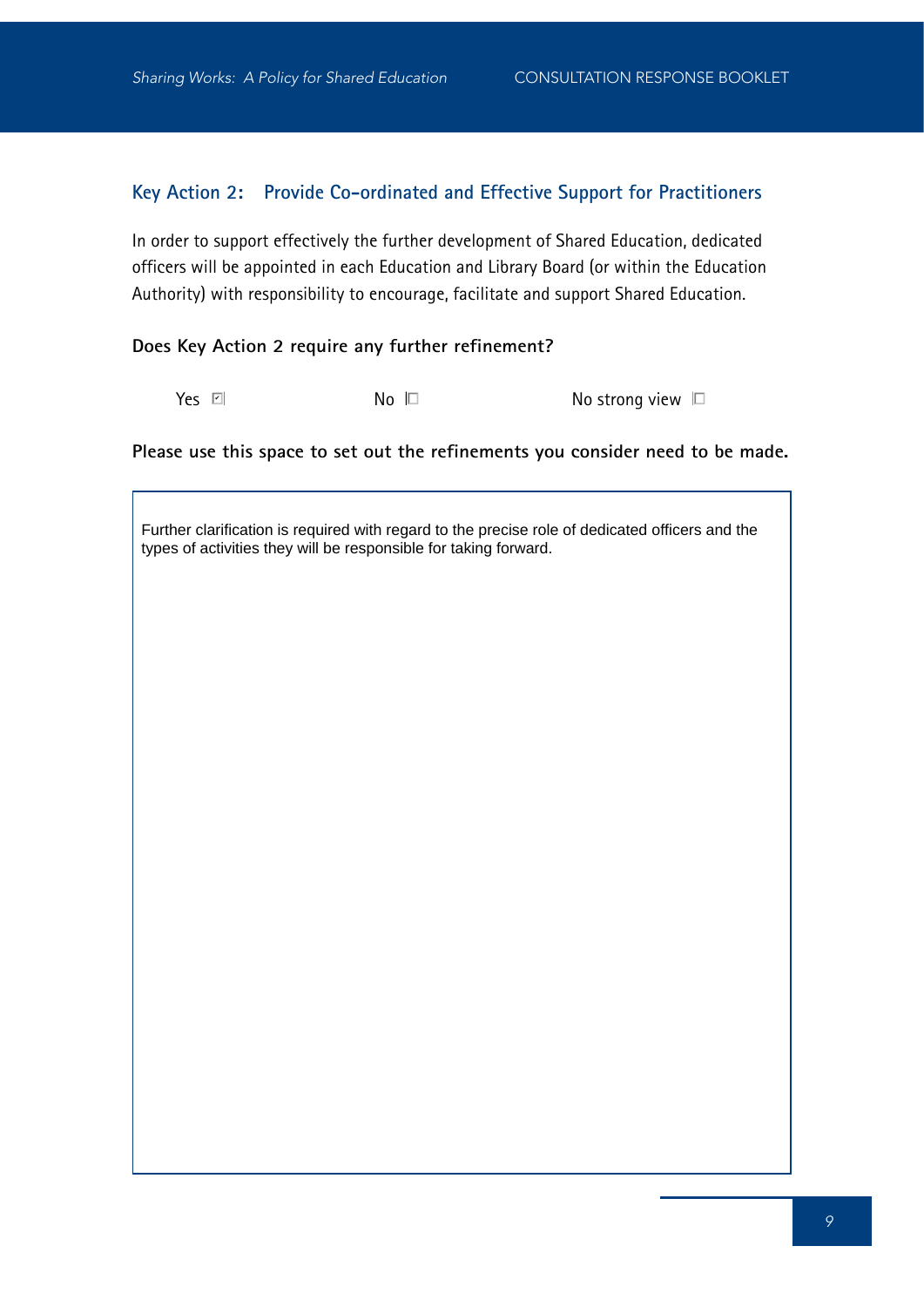#### **Key Action 3: Develop self-assessment tools for practitioners**

The Education and Training Inspectorate will develop a Shared Education Continuum model, which can be used by schools and other non-formal educational settings, to self-assess their position in relation to the delivery of Shared Education.

#### **Does Key Action 3 require any further refinement?**

Yes **☑** 

 $No \t D$  No strong view  $\Box$ 

#### **Please use this space to set out the refinements you consider need to be made.**

Further information is required regarding the structure of such a model and the criteria which would be used to assess a school's position. NICCY would have significant reservations regarding the reliability and accuracy of a self-assessment mechanism. Schools are clearly likely to wish to portray themselves in a positive light, it will therefore be essential that reliable and varied evidence can be provided to substantiate their assessment.

NICCY's report of pupils' views and experiences of shared education demonstrated significant disparities in some schools, between teachers' assessment of the success of shared education initiatives involving their schools and those of pupils. In a number of schools, pupils described their experiences in extremely negative terms. They described having only limited contact with pupils from the other school, sitting separately from pupils in the partner school and only interacting when required to by a teacher. In a small number of cases, pupils reported that sectarian comments had been made; 'Sharing classes made us uncomfortable due to the religious comments they made'. Pupils also described feeling 'out of place' or conspicuous when they were in a minority, attending classes in another school; 'You feel like outcasts if you're going to class and walking through and they look at you in a different uniform.'

These evaluations of shared education by pupils contrasted, in some cases, very starkly with the perspectives of teachers at the same schools who described shared learning initiatives in very positive terms.

Therefore, for such a model to have any validity and reliability, pupils in every schools must be able to share their views and experiences honestly and be assured that these will be genuinely considered and contribute to the school's overall assessment of their position in relation to delivering shared education.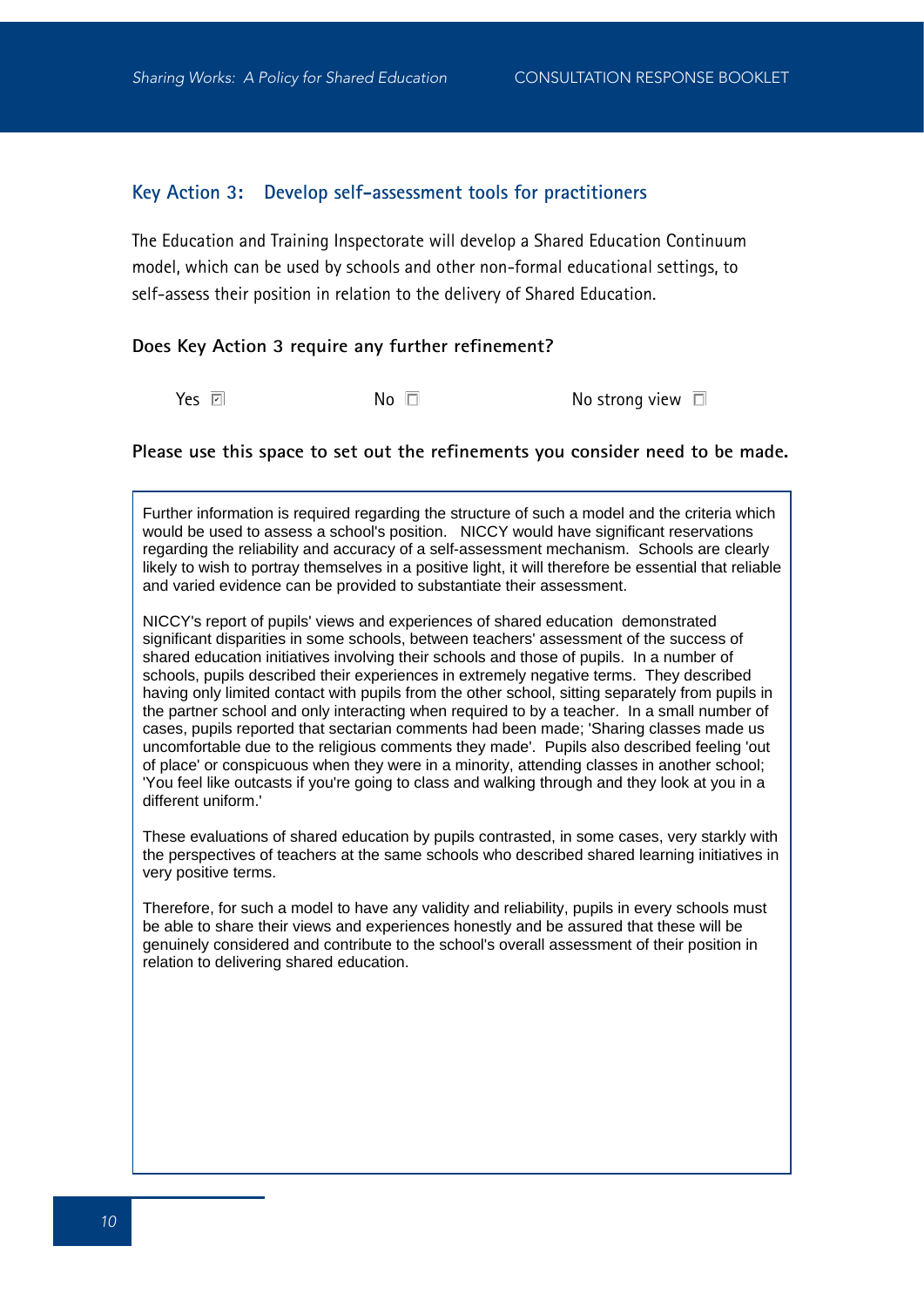## **Area 2: Future funding of Shared Education**

## **Key Action 4: Provide funding support 2014-18**

DE is, in conjunction with funding from the Delivering Social Change project and Atlantic Philanthropies, providing a funding stream to support Shared Education in schools over the next four years.

DE will also work with the Special EU Programmes body to advise on how best Peace IV funding can be used to support further the development of Shared Education.

#### **Does Key Action 4 require any further refinement?**

Yes ⊠l

 $No \Box$  No strong view  $\Box$ 

**Please use this space to set out the refinements you consider need to be made.**

To date, shared education has been funded almost exclusively through philanthropic donations and NICCY is aware that further donations have been secured to take shared education forward. At a time of austerity, it is to be welcomed that the costs of shared education are additional to the education budget, as opposed to being drawn from the resources available to schools, and other critical education provision.

Clearly the costs identified with supporting shared education are substantial and likely to rise if it is implemented more widely across the system. Given this is the case, NICCY has concerns regarding the long-term sustainability of the shared education programme, and whether this is likely to affect school budgets, or other critical education provision.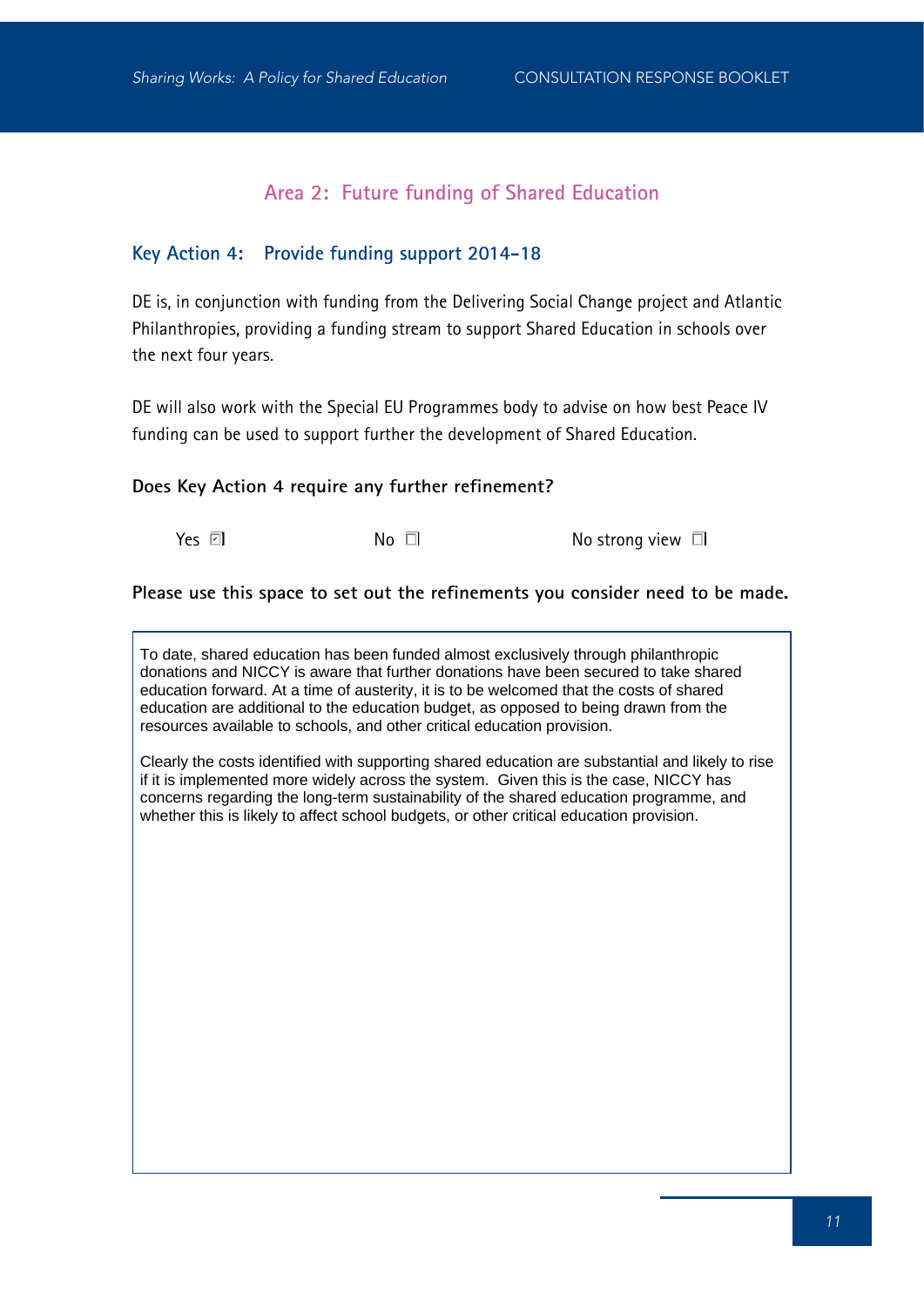## **Key Action 5: Develop Sustainable Long-Term Delivery Arrangements**

DE will use the learning from both the Delivering Social Change and Peace IV projects to determine how best to support educational establishments in offering Shared Education in the longer term from 2018 onwards.

#### **Does Key Action 5 require any further refinement?**

 $Yes \Box$  No  $\Box$  No  $\Box$  No strong view  $\Box$ 

**Please use this space to set out the refinements you consider need to be made.**

See previous response in relation to Action 4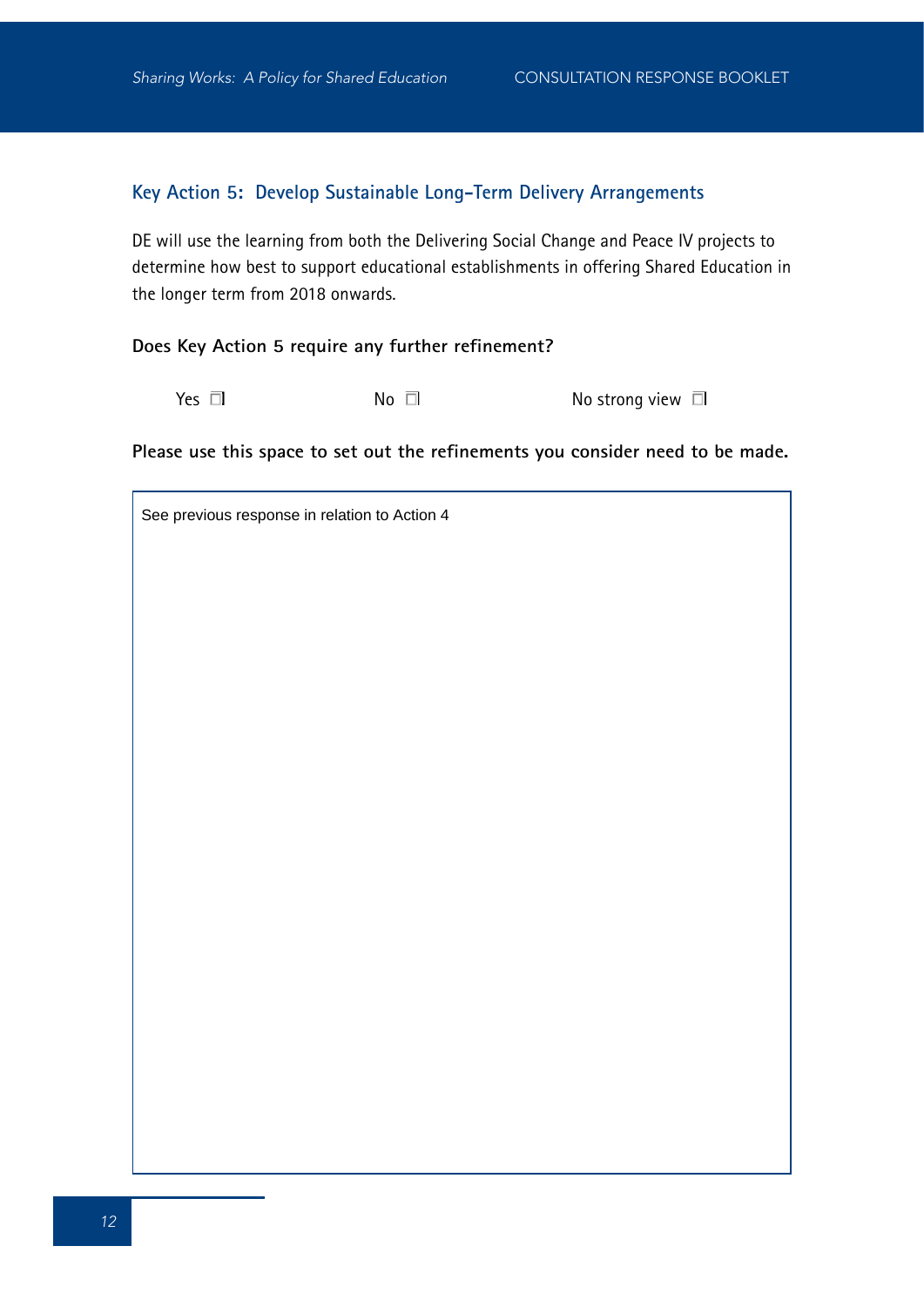## **Area 3: Structures for Shared Education**

## **Key Action 6: Develop Advice and Guidance on Options for Sharing**

DE will develop and publish guidance on options for sharing to provide practical advice and support to schools and their communities

#### **Does Key Action 6 require any further refinement?**

Yes ☑

 $No \tD$  No strong view  $\Box$ 

Please use this space to set out the refinements you consider need to be made.

It is appropriate that DE will develop and publish guidance on options to provide practical advice for schools and their communities in taking forward shared education. This should draw on the experience of schools over many years that have worked in this area. It should also draw on the wealth of learning on cross-community programmes that have been conducted over the last 30-40 years. The Department should also ensure that schools are able to learn from each others experience and that examples of good practice are identified to ensure that learning is built on over time. As outlined in our response to a previous question, it is important that children and young people are involved in determining good practice, based on their experiences of shared education.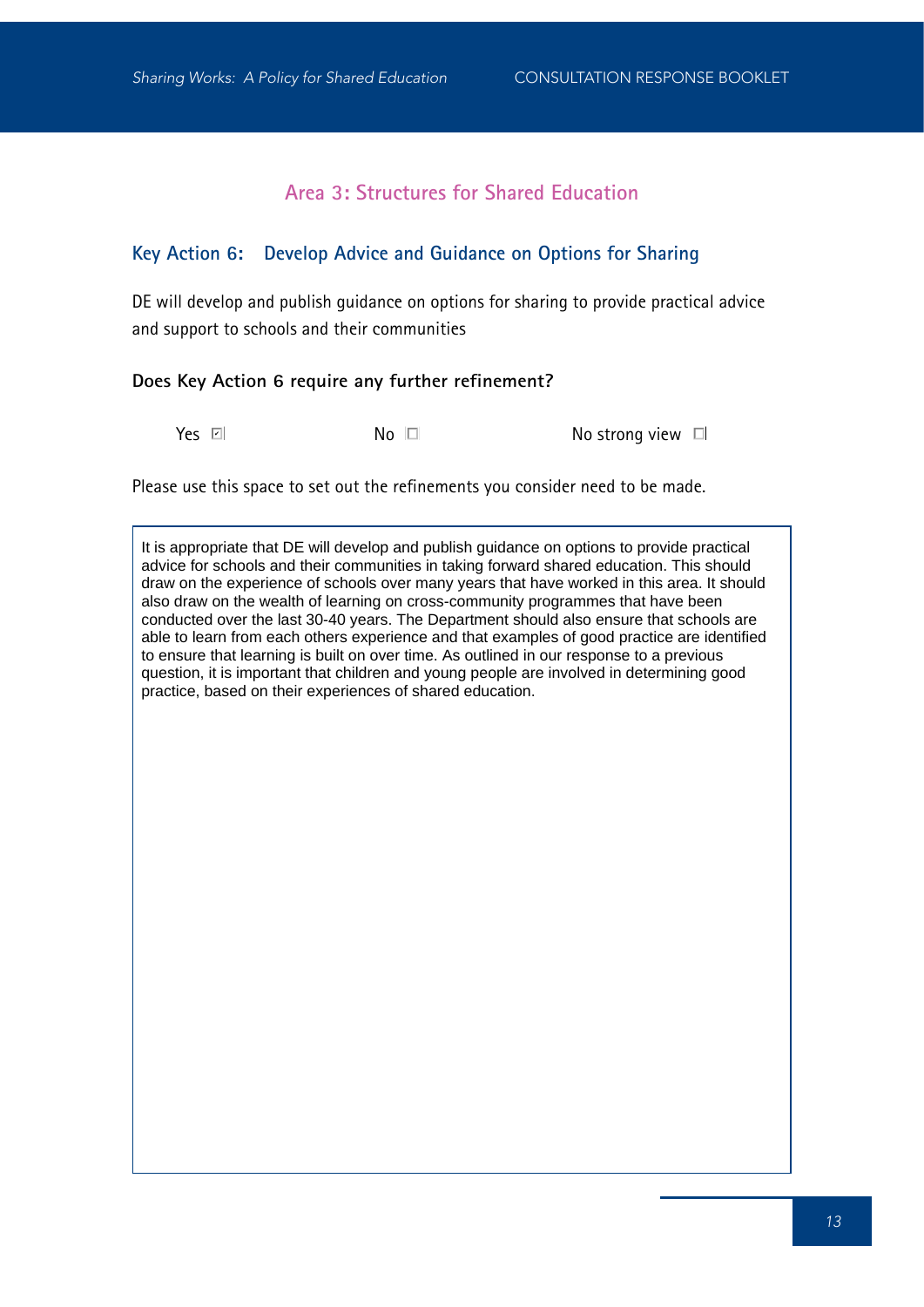## **Key Action 7: Provide Capital Investment to Support Schools Sharing Educational Facilities**

The Executive's '*Together: Building a United Community*' strategy includes a target to commence 10 new Shared Education Campuses in the next five years. DE is responsible for delivering this programme.

#### **Does Key Action 7 require any further refinement?**

Yes a

 $N_0$   $\Box$   $N_0$  strong view  $\Box$ 

#### **Please use this space to set out the refinements you consider need to be made.**

Article 29 of the UNCRC outlines some of the principles that should underpin education, including 'the preparation of the child for responsible life in a free society, in the spirit of understanding, peace, tolerance, equality of sexes, and friendship among all peoples, ethnic, national and religious groups and persons of indigenous origin.'

Thus the opportunity to meet, and develop friendships, with children from different backgrounds is a very positive thing. However, NICCY would question whether shared education is only a means to an end, with the end result being an education system without the many divisions present in the current education system, rather than being an end in itself.

While shared education may be seen as relatively progressive in the current, deeply divided, educational context, there is a danger in building of shared education campuses which, while allowing contact between children of different backgrounds, will in reality also entrench differences and separation.

It is vitally important that the Executive engages the wider population (including children and young people) in seeking to develop a long term vision for the education of children in Northern Ireland. Of course, for some this may mean having the choice to educate children separately, perhaps within shared education campuses. However, for many, their vision would be of a education system without the many divisions currently in place. Indeed, the demand for education within an integrated setting appears to be growing, and far out stripping the places available. It is difficult to understand, therefore, why this target does not refer to integrated education campuses, potentially in addition to shared education campuses.

In relation to the funding of these new campuses, the Commissioner requests further information on where this funding will be drawn from. This must be additional to the current DE budget, rather than funded through the reduction in funding to schools and other educational programmes.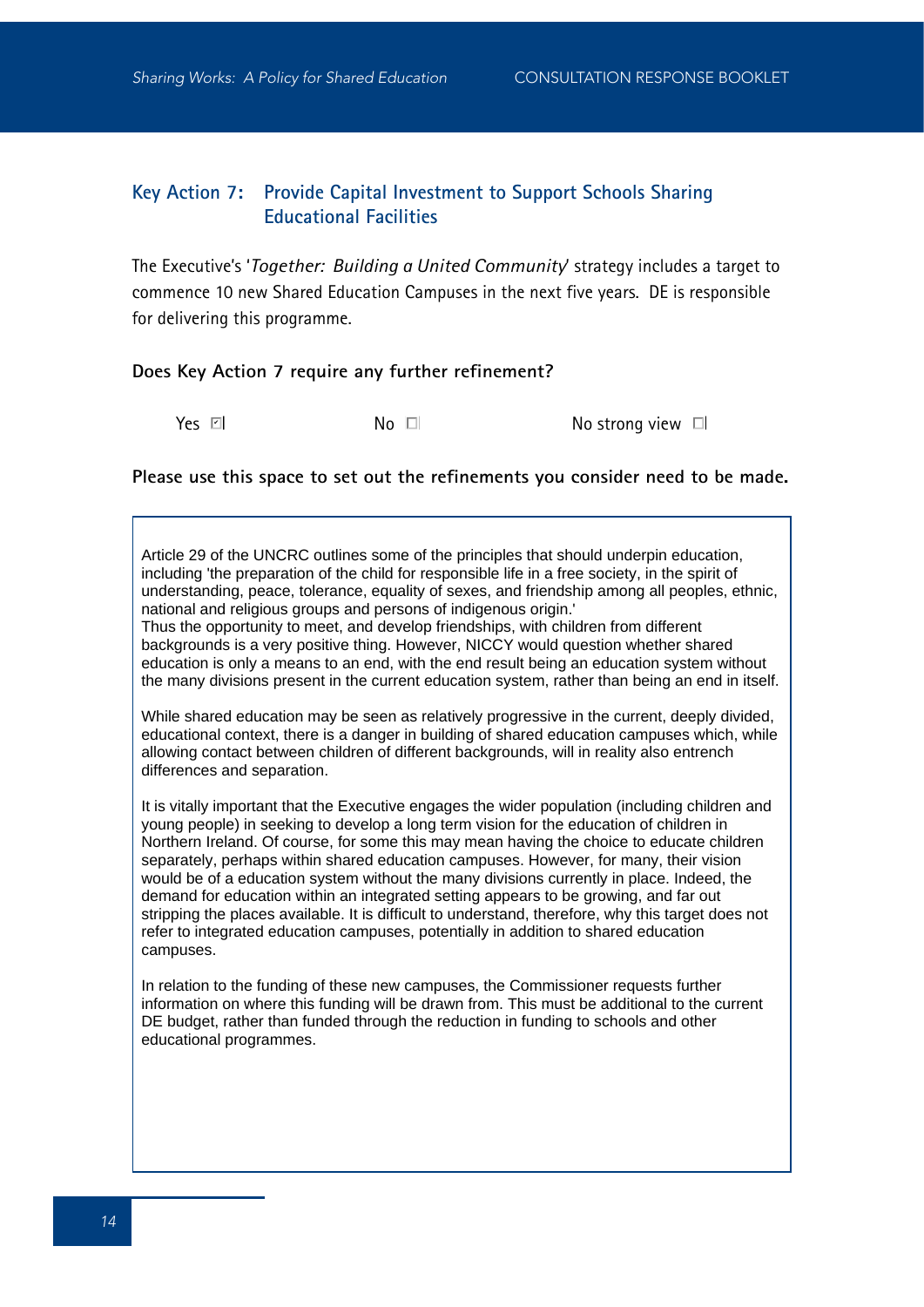**Area 4: Embedding sharing throughout the education system**

#### **Key Action 8: Develop Effective Monitoring and Evaluation Arrangements**

Effective monitoring and evaluation arrangements for Shared Education will be put in place.

#### **Does Key Action 8 require any further refinement?**

Yes **Z** 

 $No \tI$   $No \tI$ 

#### **Please use this space to set out the refinements you consider need to be made.**

It is vital that effective monitoring and evaluation arrangements are put in place in relation to shared education. As mentioned in our response to a previous Key Action,

NICCY's report of pupils' views and experiences of shared education demonstrated significant disparities in some schools, between teachers' assessment of the success of shared education initiatives involving their schools and those of pupils. In a number of schools, pupils described their experiences in extremely negative terms. They described having only limited contact with pupils from the other school, sitting separately from pupils in the partner school and only interacting when required to by a teacher. In a small number of cases, pupils reported that sectarian comments had been made; 'Sharing classes made us uncomfortable due to the religious comments they made'. Pupils also described feeling 'out of place' or conspicuous when they were in a minority, attending classes in another school; 'You feel like outcasts if you're going to class and walking through and they look at you in a different uniform.'

These evaluations of shared education by pupils contrasted, in some cases, very starkly with the perspectives of teachers at the same schools who described shared learning initiatives in very positive terms.

Therefore, for such monitoring and evaluation arrangements to have any validity and reliability, pupils must be able to share their views and experiences honestly and be assured that these will be genuinely considered and contribute to the overall monitoring and evaluation of the delivery of shared education.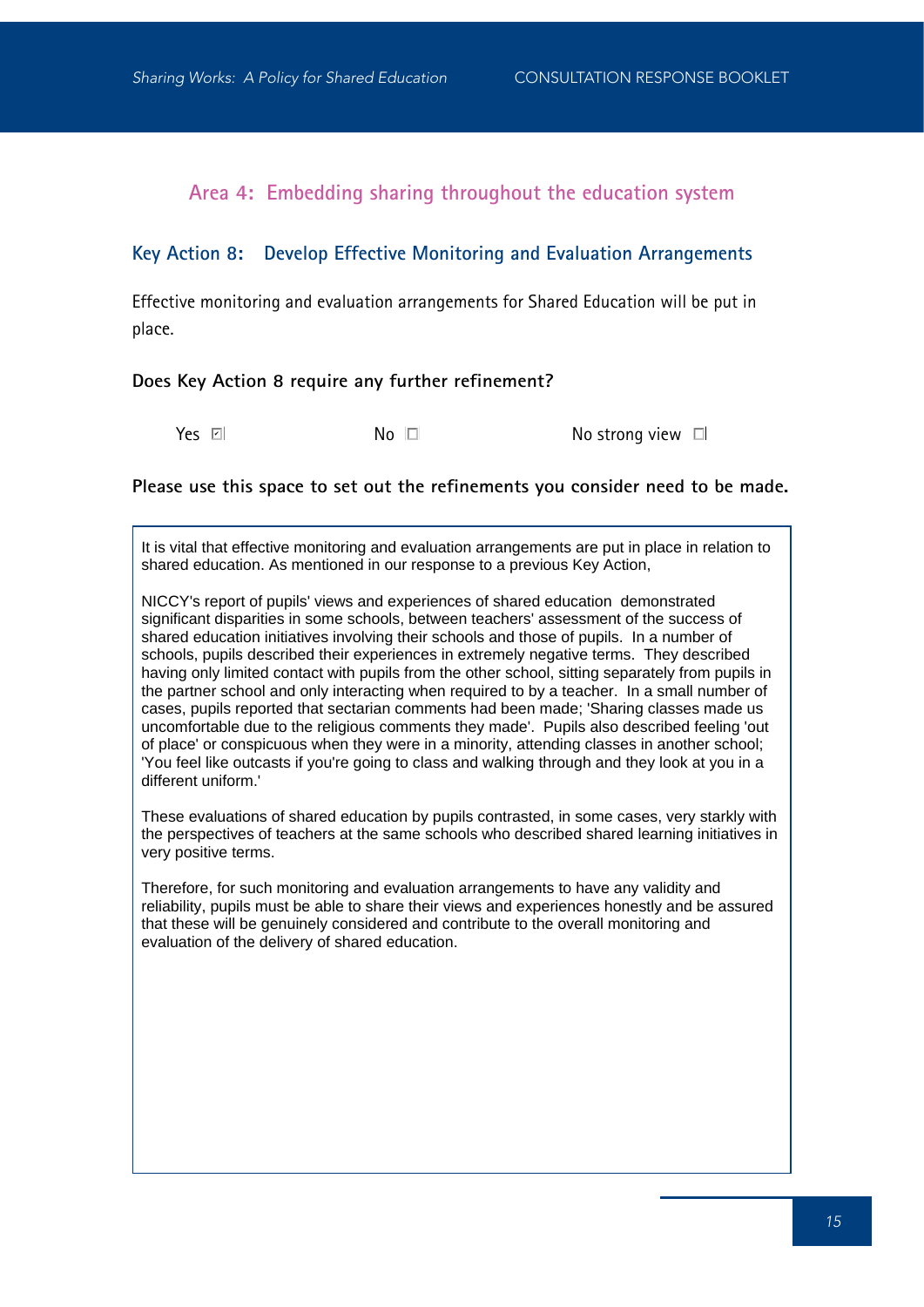#### **Key Action 9: Develop the Workforce**

DE will, as part of its work to finalise a new teacher professional development strategy, ensure that this includes steps to provide teachers, from initial teacher education through to the most experienced teachers, with opportunities to learn together, including preparation for teaching through Shared Education.

#### **Does Key Action 9 require any further refinement?**

 $Y$ es  $\Box$   $\Box$  No  $\Box$  No  $\Box$  No strong view  $\Box$  $\mathsf{No} \ \boxdot$ 

**Please use this space to set out the refinements you consider need to be made.**

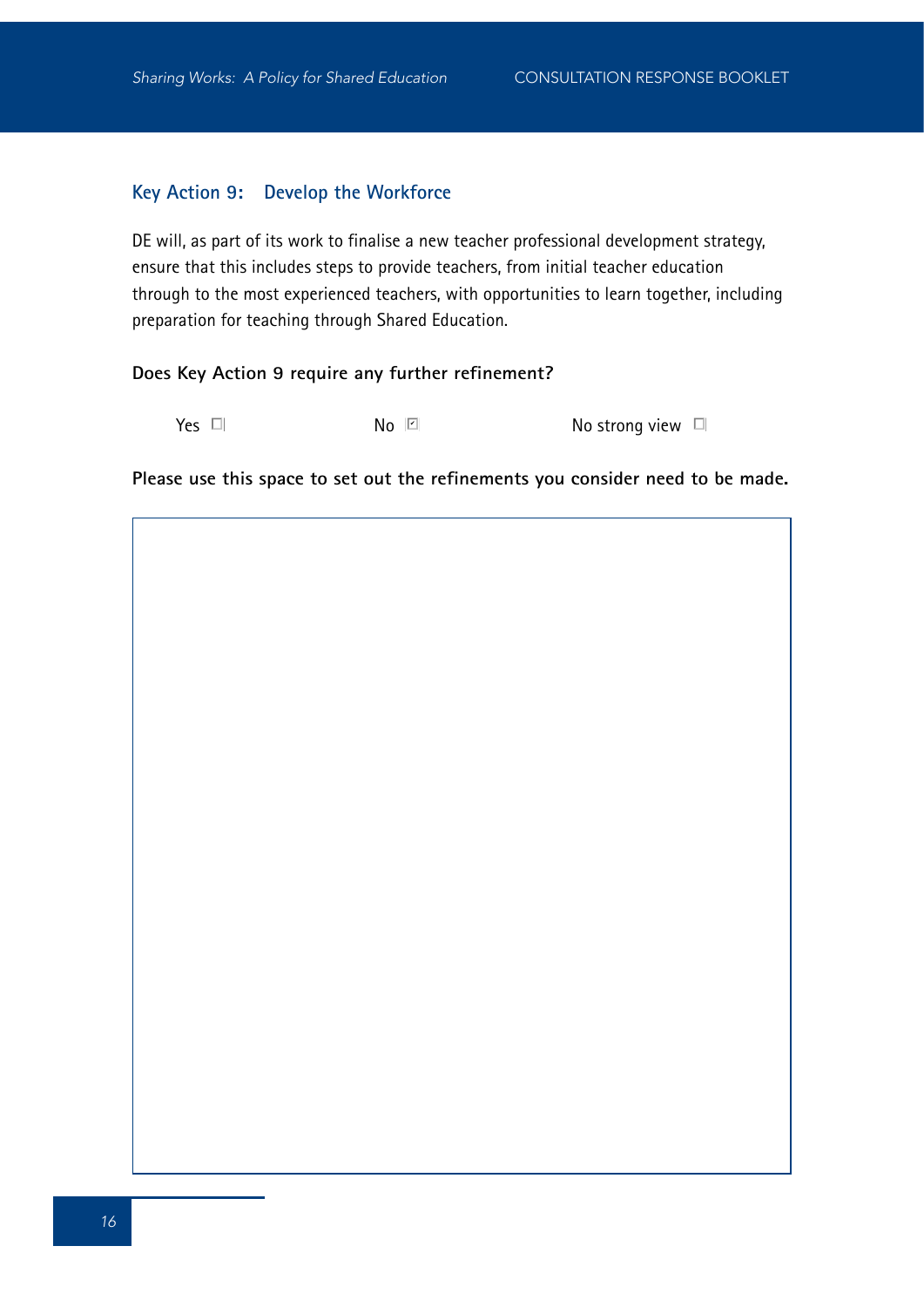## **Key Action 10: Align Educational Policies**

The Education & Training Inspectorate will undertake independent reviews of current practice in relation to the delivery of:

- Personal, Social and Emotional Development (Pre-School Education);
- Personal Development and Mutual Understanding (Foundation Stage and Key Stages 1 and 2);
- Local and Global Citizenship (Key Stages 3 and 4);
- The Curriculum Framework for Youth Work (Youth Service); and
- The Community Relations Equality and Diversity (CRED) policy (including consideration of the opportunities that are provided for children and young people to discuss and explore issues associated with divisions, conflict and inequalities).

Work will be undertaken with CCEA, which has statutory responsibility for advising the Department on matters concerned with the curriculum and the development and production of teaching support materials for use in schools, in order to address recommendations regarding the content of these areas of learning and in supporting teachers and other educationalists in their delivery.

#### **Does Key Action 10 require any further refinement?**

 $Yes \Box$ 

No strong view  $\square$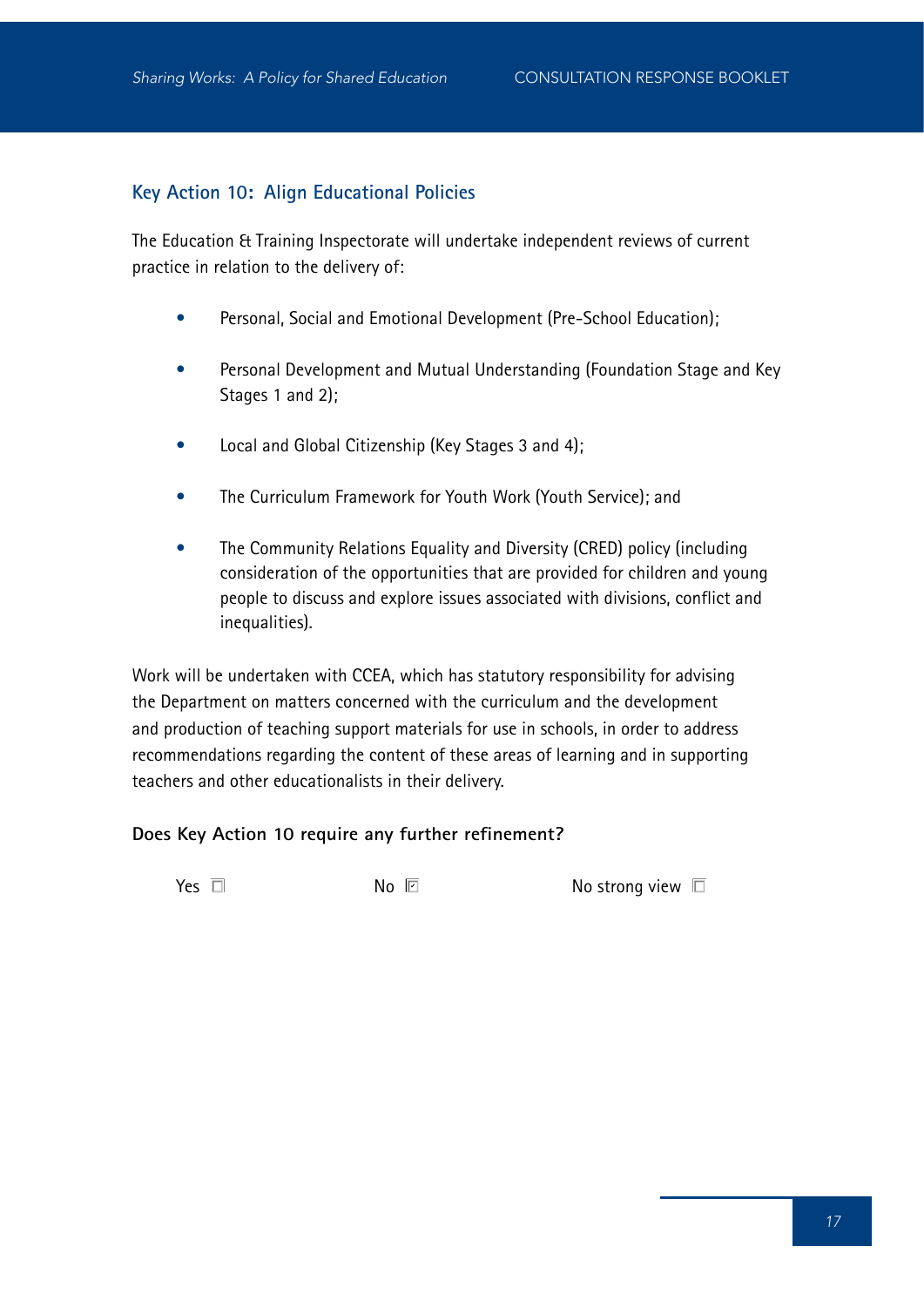**Please use this space to set out the refinements you consider need to be made.**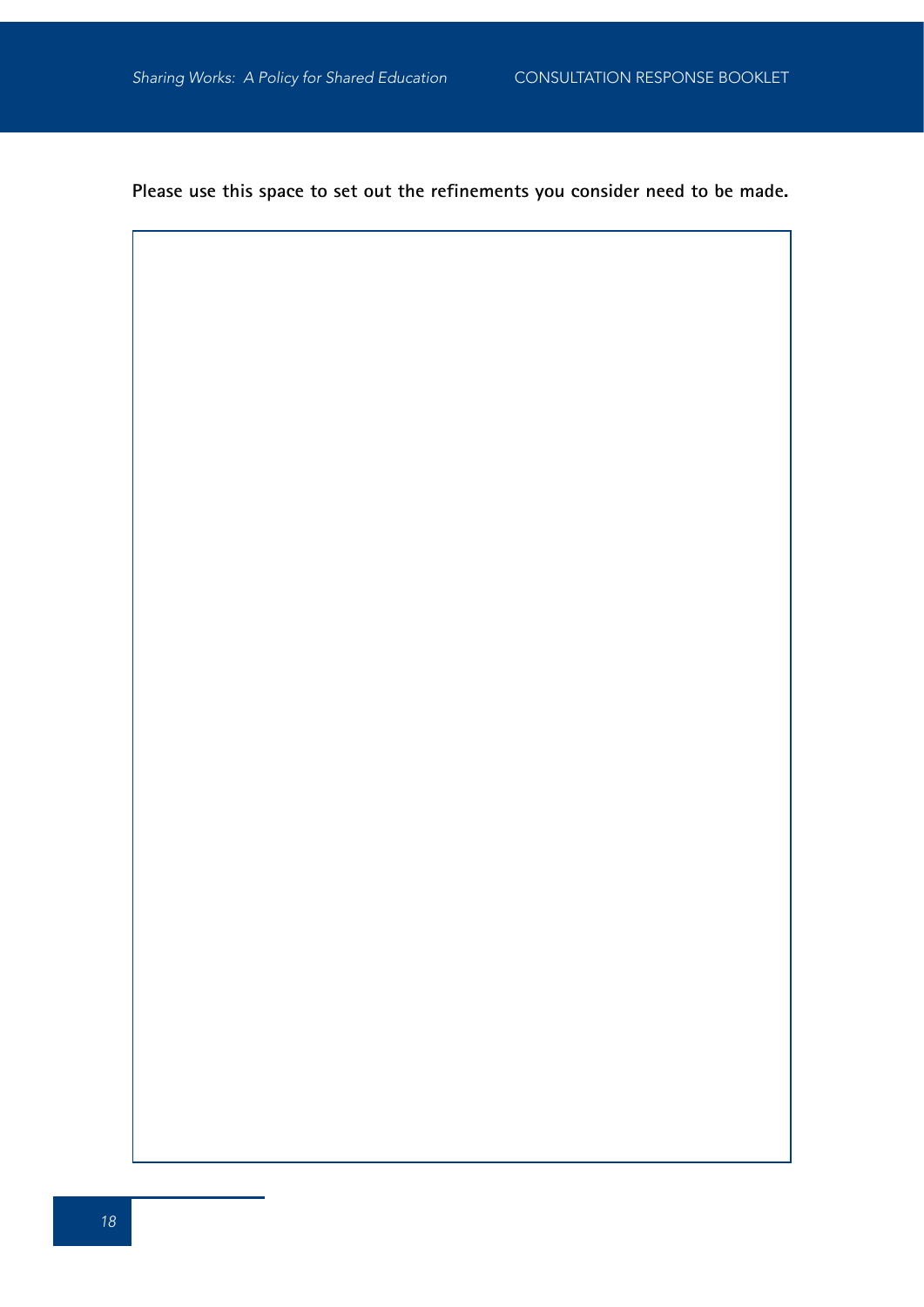## **Key Action 11: Support Special Schools and Learning Support Centres**

DE will keep under consideration how Shared Education and the enhanced collaboration between mainstream schools, learning support centres attached to mainstream and special schools can most effectively meet the needs of children and young people with disabilities, those with emotional and behavioural difficulties and those with special educational needs.

#### **Does Key Action 11 require any further refinement?**

Yes **Z** 

 $No$   $\Box$   $No$  strong view  $\Box$ 

#### **Please use this space to set out the refinements you consider need to be made.**

NICCY's consultation with pupils about their experiences of shared education involved pupils attending special schools. Their responses were very positive as they recounted the benefits and enjoyment they gained from shared learning initiatives; 'I'm happy to meet pupils form other schools - anywhere, any age...' Special school teachers corroborated their pupils' responses, commenting '[Shared learning can] raise the expectations of what our pupils might achieve... we sometimes find pupils can match or outperform their counterparts [in other schools]'.

They did however highlight some of the challenges associated with arranging and facilitating shared learning activities with mainstream schools, such as logistics, perceptions of special schools and sustaining links with other schools.

Given the clear benefits for children with special educational needs and disabilities, NICCY would strongly encourage the Department to provide a stronger statement here. We would suggest rather than 'keep under consideration', that the Department indicates it will 'actively identify and support shared education and collaborative opportunities for pupils with SEN to engage in shared learning activities with their peers in other schools.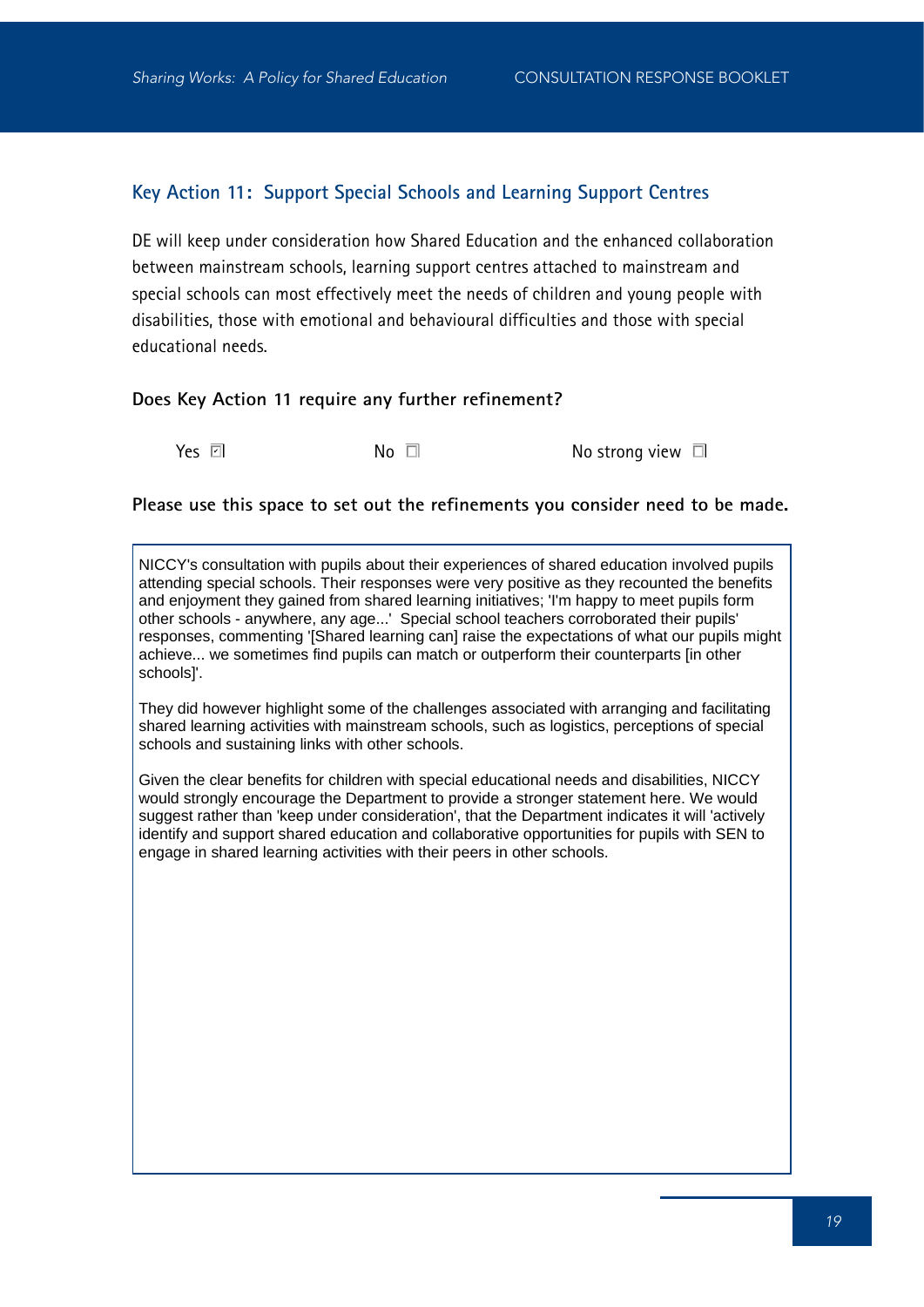#### **Key Action 12: Promote engagement with Parents & Carers**

The Department and its Arm's Length Bodies will encourage schools and other educational establishments to ensure Shared Education programmes provide opportunities to develop meaningful relationships with and between parents and caregivers.

#### **Does Key Action 12 require any further refinement?**

 $\blacksquare$   $\blacksquare$   $\blacksquare$   $\blacksquare$   $\blacksquare$   $\blacksquare$   $\blacksquare$   $\blacksquare$   $\blacksquare$ 

#### **Please use this space to set out the refinements you consider need to be made.**

The involvement of parents and carers in the ongoing development and implementation of shared learning activities is vital. In NICCY's report on shared education, teachers referred to parents having reservations about some planned or existing shared learning programmes. Parents of some pupils attending grammar schools, for example, were concerned that their child's participation in shared classes with pupils from a secondary school could have a detrimental impact on their learning and progress. Others expressed concerns about planned shared activities between their child's school and another school where the pupils were of a different faith.

Clearly there is a need to ensure that schools do develop positive, meaningful relationships with parents to ensure they are informed about shared learning initiatives planned by schools and involved, as fully as possible in their implementation.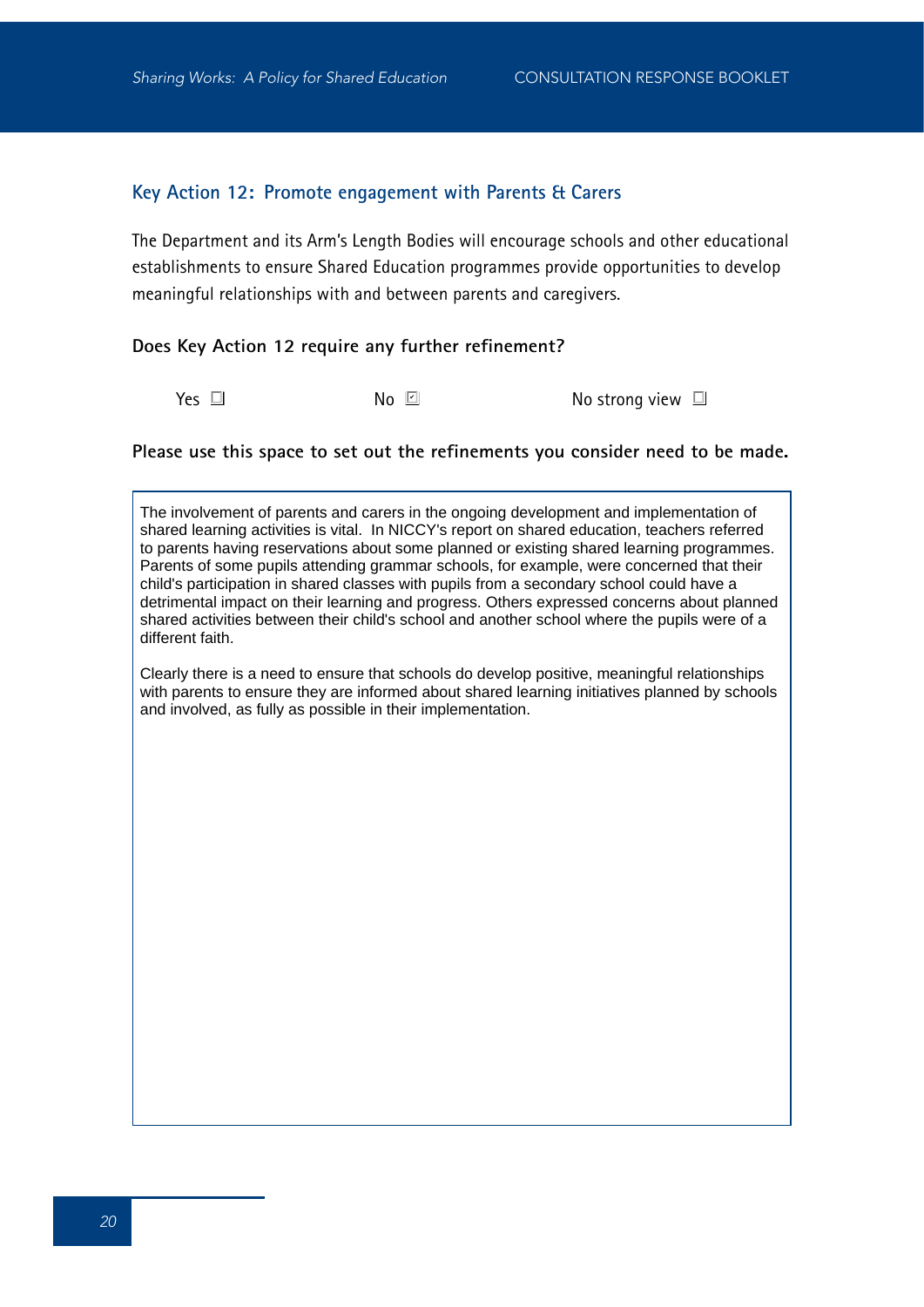#### **Key Action 13: Promote engagement with Children and Young People**

The Department and its Arm's Length Bodies will encourage schools and other educational establishments to ensure Shared Education programmes find meaningful ways of giving children and young people a voice and of listening and responding to their views.

#### **Does Key Action 13 require any further refinement?**

Yes **☑** 

 $\mathsf{No} \ \Box$  No strong view  $\Box$ 

#### **Please use this space to set out the refinements you consider need to be made.**

NICCY believes this action requires further strengthening. As noted above in response to Key Action the Office believes it is absolutely vital that children are consulted and provided with effective opportunities to communicate their views and experiences of shared education. NICCY bases all of its work on the UNCRC and Article 12 of the Convention states that children and young people have the right to express their views on matters affecting them. Education is one such matter.

The Ministerial Advisory Group on Shared Education (MAGSE) had recommended that the Department 'make it a requirement that all schools establish school councils. The MAGSE had proposed that school councils should provide a mechanism for consulting children and young people on all school matters affecting them, including plans for shared education activities; support children and young people in forming and expressing their views and include an appropriate mechanisms for the views of children and young people to then be considered and given due weight by the school'

NICCY welcomed this recommendation however the Department decided not to introduce a policy on school councils at this time. Instead a circular on pupil participation was published however this does not contain any reference to how pupils might be encouraged through participative structures, including school councils to contribute to or comment on shared education in schools. This is vital to ensure that each shared education project is informed by the views and experiences of the children and young people affected.

NICCY is aware the Department intends to consult with children and young people about their experiences of shared education through regular surveys. Clearly it will be important to ensure that the issues raised are relevant and as shared education evolves, that they remain relevant for pupils. The Department should also communicate to pupils, teachers and parents how it intends using pupils' feedback from the surveys to inform future planning and guidance relating to shared education.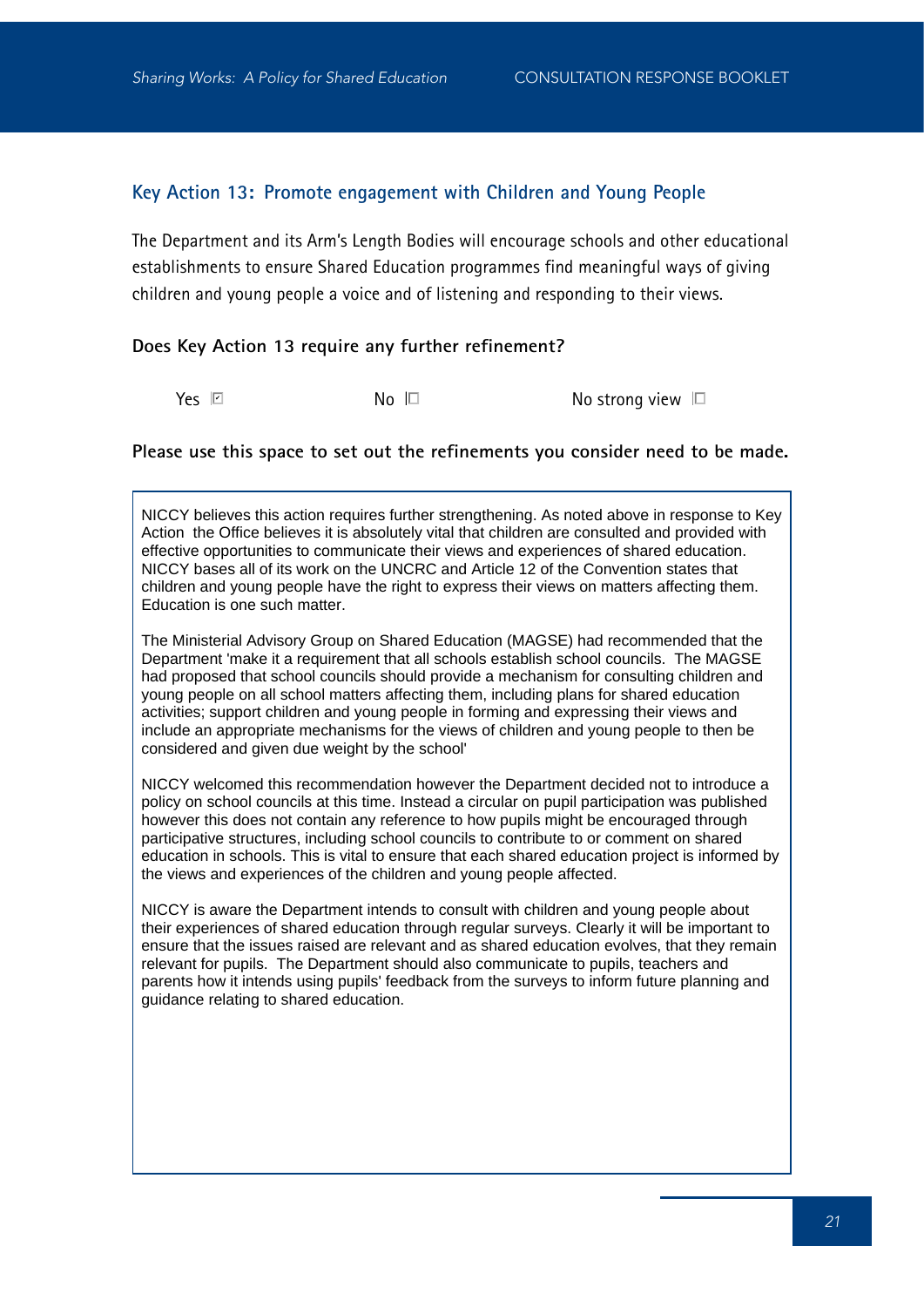## **Key Action 14: Equality of Opportunity and Good Relations**

DE recognises that schools and other educational institutions have an important role in promoting equality of opportunity and good relations. The Department will, in conjunction with OFMdFM (which has responsibility for equality legislation), consider the case for schools and other educational institutions to be designated as 'public authorities' under Section 75 of the NI Act 1998 and thus to be required to comply with the statutory duties to promote equality of opportunity and good relations.

#### **Does Key Action 14 require any further refinement?**

 $No \tIm$ 

 $Y$ es  $\Box$   $\Box$  No  $\Box$  No  $\Box$  No strong view  $\Box$ 

#### **Please use this space to set out the refinements you consider need to be made.**

Given their fundamental importance in providing equality of opportunity, NICCY believes that schools should be designated under Section 75 of the NI Act 1998. Further education colleges and universities are currently designated as such therefore it seems incongruous that schools, which are also concerned with delivering equality of opportunity are not designated similarly.

NICCY would note that this does not have to be delivered through shared education as OFMDFM, which has responsibility for equality legislation, can do this at any time.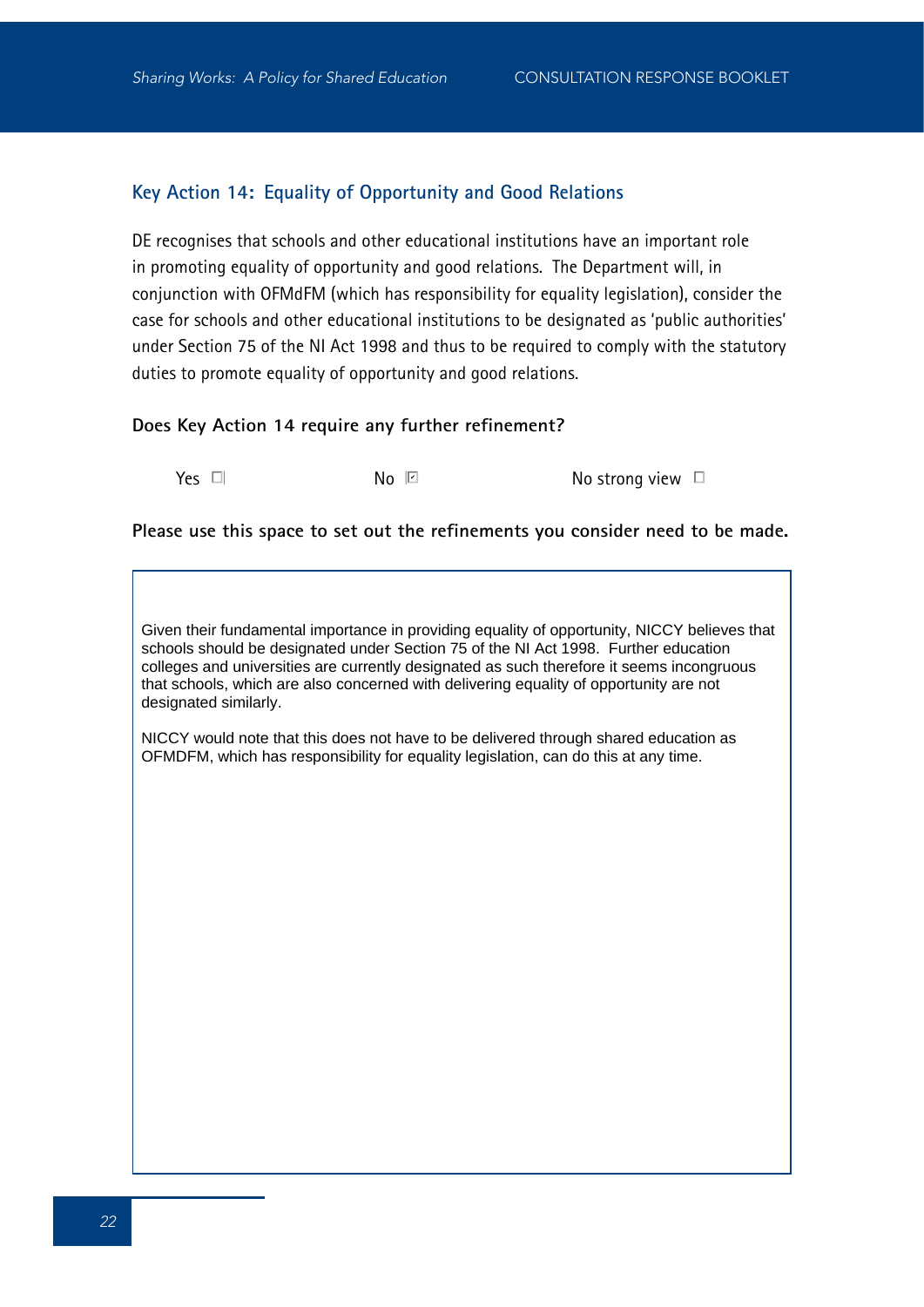## **SECTION 2: SHARED EDUCATION BILL**

The Shared Education Bill provides a legal definition of Shared Education. This proposed statutory definition is supported by a detailed policy description of how Shared Education operates in practice. This legislation also places a power on the Department and relevant Arms-length bodies to encourage and facilitate Shared Education and makes provision to enact requirements placed on the new Education Authority (which will replace the existing five Education and Library Boards) relating to Shared Education.

#### **Do you consider that the Shared Education Bill requires further refinement?**

Yes **Z** 

 $\mathsf{No} \ \Box$  No strong view  $\Box$ 

**Please use this space to set out the refinements you consider need to be made.**

(Response to Key Action 1 above)

NICCY believes that the definition of shared education provided in the draft Bill requires significant refinement. The 'Sharing Works: A Policy for Shared Education' document defines the vision for shared education, which is for 'vibrant, self-improving shared education partnerships delivering educational benefits to learners, encouraging the efficient and effective use of resources, promoting equality of opportunity, good relations, equality of identity, respect for diversity and community cohesion' (p.2) Similarly the policy describes shared education as 'the organisation and delivery of education so that it meets the needs of all Section 75 categories and socio-economic status' and involves schools and other education providers of differing ownership, sectoral identity and ethos, management type or governance arrangements'. This is a far-reaching definition, including pupils of different ages, gender, ability, races and sexual orientation. It also refers to different school types, encompassing pupils attending all types of school in Northern Ireland.

Whilst recognising the need to provide a succinct, clearly articulated definition of shared education in the Bill, NICCY believes that the definition provided is much too restrictive. It focuses only on pupils of different religious belief or political opinion and 'those who are experiencing socio-economic deprivation and those who are not'. There is no reference to pupils in other Section 75 categories or to pupils attending different categories of schools. Furthermore, NICCY had understood that Further Education (FE) Colleges would be involved in the sharing initiatives. Indeed, many of the schools who participated in NICCY's consultation on shared education regarded joint classes with local FE colleges as part of the shared learning experience for pupils. The description of shared education in the policy refers to 'schools and other educational providers' however the list of bodies which may 'encourage and shared education' does not include the Department of Employment and Learning. If the Shared Education Bill is to have meaning, and sharing is to be accessible for all pupils and deliver the educational benefits envisaged, it is vital that a broader definition is provided in the legislation.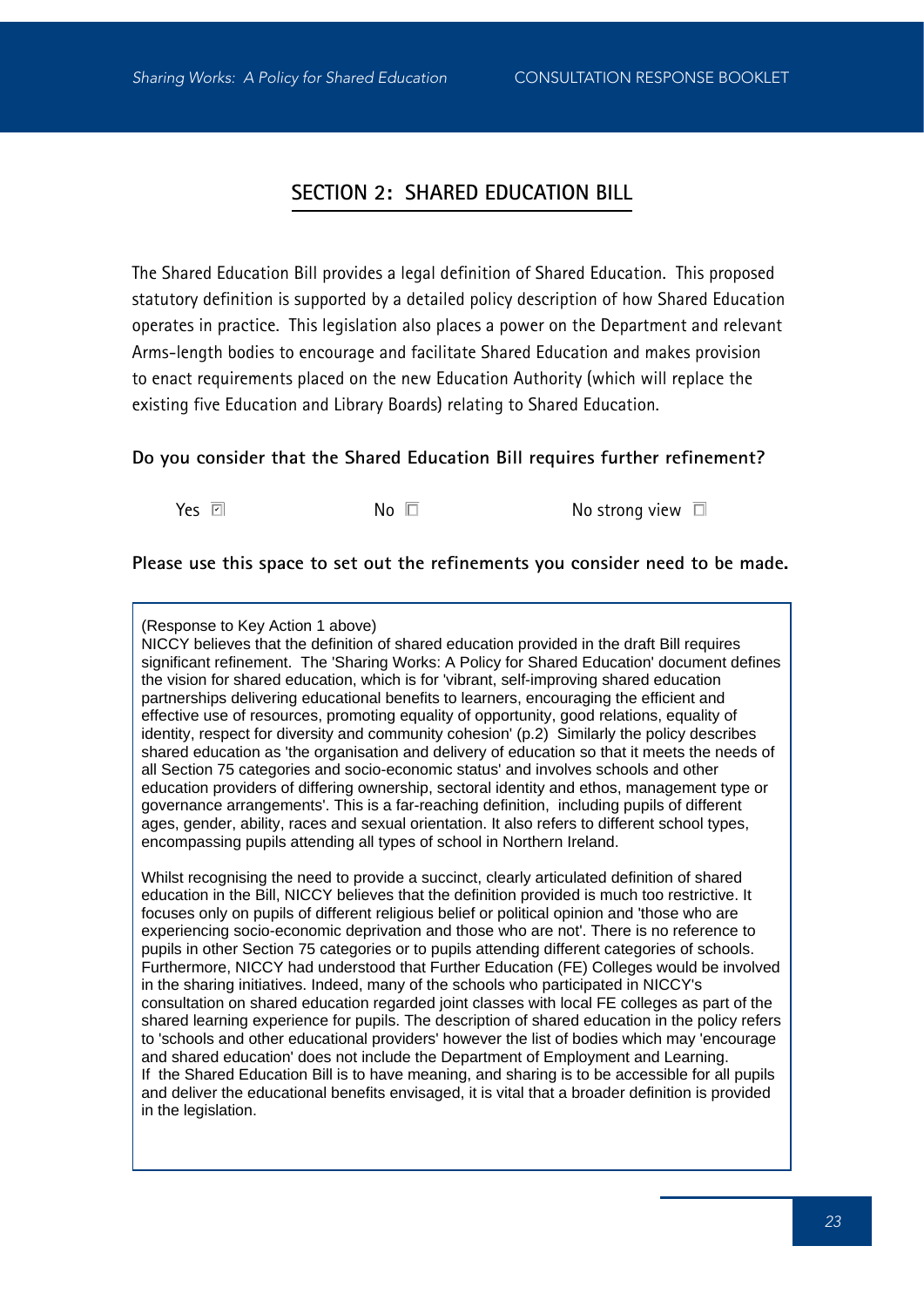## **Please complete and return this form by 6 March 2015 to:**

Shared Education and Community Relations Team Department of Education Rathgael House Balloo Road Bangor Co Down BT19 7PR

Telephone number: 028 9185 8162

Or by email: secr.Team@deni.gov.uk

## **Thank you for taking the time to respond.**